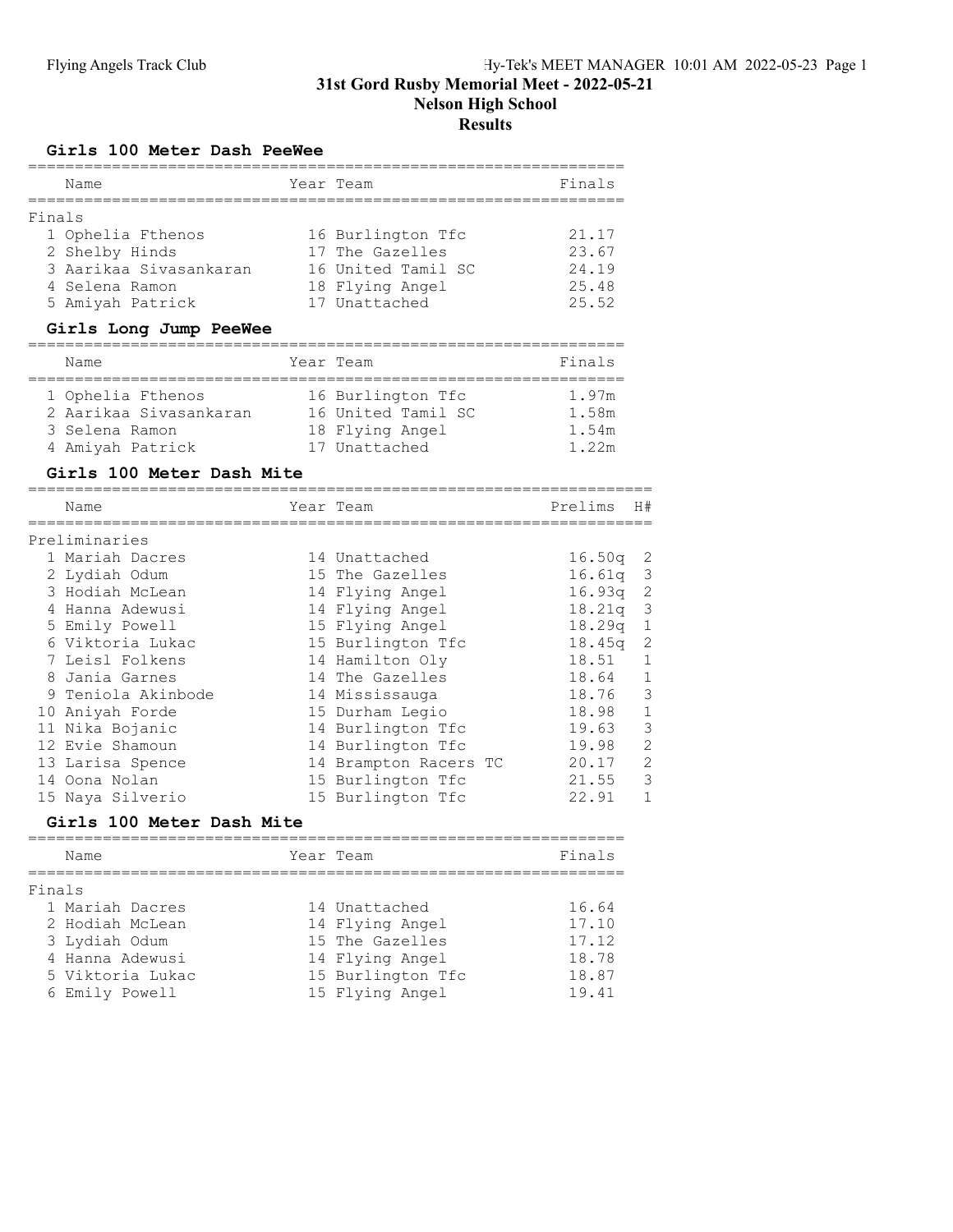## Girls 200 Meter Dash Mite

| Name                              | Year Team                                | Finals         | H#                  |
|-----------------------------------|------------------------------------------|----------------|---------------------|
| 1 Hodiah McLean                   | 14 Flying Angel<br>14 The Gazelles       | 37.30<br>39.37 | 2<br>$\overline{1}$ |
| 2 Jania Garnes<br>3 Lydiah Odum   | 15 The Gazelles                          | 39.48          | 2                   |
| 4 Teniola Akinbode                | 14 Mississauga                           | 39.94<br>40.00 | 3<br>3              |
| 5 Hanna Adewusi<br>6 Emily Powell | 14 Flying Angel<br>15 Flying Angel       | 40.17          | $\mathbf{1}$        |
| 7 Sienna Hill                     | 15 Burlington Tfc                        | 40.40          | 3                   |
| 8 Viktoria Lukac                  | 15 Burlington Tfc                        | 40.89          | 3                   |
| 9 Lily Lavery<br>10 Nika Bojanic  | 14 Thorold Elite TC<br>14 Burlington Tfc | 42.97<br>43.88 | 3<br>$\mathcal{D}$  |
|                                   |                                          |                |                     |

# Girls 400 Meter Dash Mite

| Name                                                                                             | Year Team                                                                                              | Finals                                              |
|--------------------------------------------------------------------------------------------------|--------------------------------------------------------------------------------------------------------|-----------------------------------------------------|
| 1 Charlie Sherwin<br>2 Sienna Hill<br>3 Lily Lavery<br>4 Kennedy Warrington<br>5 Louella Fthenos | 14 Toronto West<br>15 Burlington Tfc<br>14 Thorold Elite TC<br>15 CK Running Club<br>14 Burlington Tfc | 1:22.71<br>1:35.44<br>1:36.37<br>1:36.83<br>1:39.55 |

## Girls 4x100 Meter Relay Mite

| Team |  |                                |  | Finals |
|------|--|--------------------------------|--|--------|
|      |  |                                |  |        |
|      |  | 1 Flying Angels TF Academy 'A' |  | 1.2827 |

## Girls Long Jump Mite

| Name                                                                     | Year Team |                                                                              | Finals                           |
|--------------------------------------------------------------------------|-----------|------------------------------------------------------------------------------|----------------------------------|
| 1 Leisl Folkens<br>2 Nava Silverio<br>3 Anivah Forde<br>4 Viktoria Lukac |           | 14 Hamilton Oly<br>15 Burlington Tfc<br>15 Durham Legio<br>15 Burlington Tfc | 2.75m<br>2.15m<br>2.10m<br>2.00m |

#### Girls Shot Put Mite

| Name                    | Year Team          | Finals |
|-------------------------|--------------------|--------|
| 1 Jania Garnes          | 14 The Gazelles    | 5 79m  |
| -2 Aarikaa Siyasankaran | 16 United Tamil SC | 3 67m  |

#### Girls 100 Meter Dash Tyke

| Name                     | Year Team              | Prelims H# |  |
|--------------------------|------------------------|------------|--|
| Preliminaries            |                        |            |  |
| 1 Ava Bebawy             | 12 Abol- Airbla        | $15.07q$ 2 |  |
| 2 Carina Patrick         | 12 Unattached          | $15.14q$ 1 |  |
| 3 Julia Wallace          | 13 York Region Runners | $15.91q$ 1 |  |
| 4 Mia McLeod             | 12 Unattached          | $16.25q$ 2 |  |
| 5 Kailey Malcolm- Sewell | 13 Mississauga         | $16.54q$ 1 |  |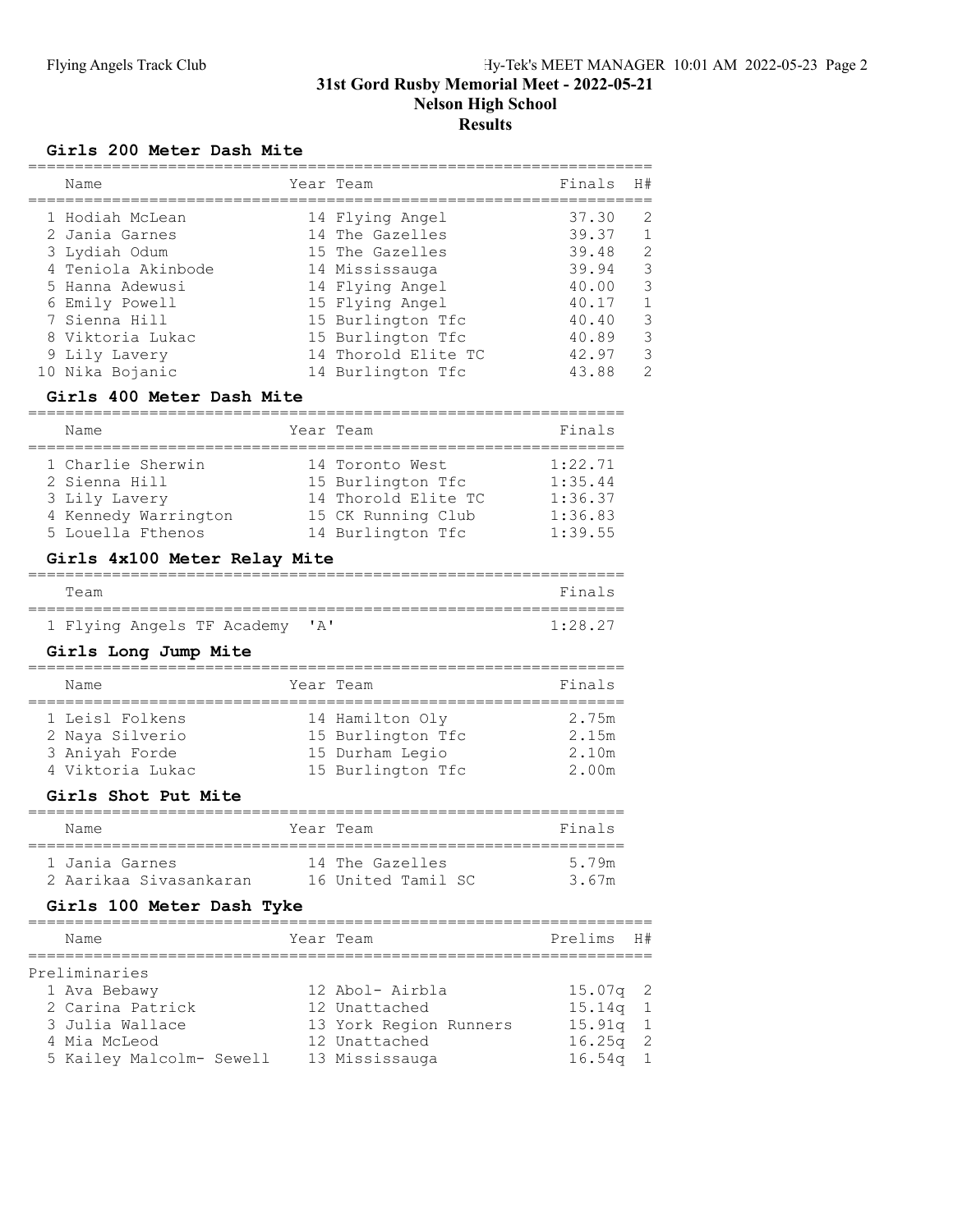Nelson High School

# **Results**

## ....Girls 100 Meter Dash Tyke

| 6 Ivy Hill               | 13 Burlington Tfc | $16.80q$ 1 |     |
|--------------------------|-------------------|------------|-----|
| 7 Sienna Weems           | 13 Mississauga    | 17.58      | - 2 |
| 8 Talia Fernandez Sopkic | 12 The Gazelles   | 17.71 2    |     |
| 9 Sydney Juma            | 13 Brantford Tfc  | 18.52      | - 2 |
| 10 Karina Sikorski       | 13 Mississauga    | 19.05      | 1   |

## Girls 100 Meter Dash Tyke

| Name                     | Year Team |                        | Finals |
|--------------------------|-----------|------------------------|--------|
|                          |           |                        |        |
| Finals                   |           |                        |        |
| 1 Ava Bebawy             |           | 12 Abol- Airbla        | 15.04  |
| 2 Carina Patrick         |           | 12 Unattached          | 15.27  |
| 3 Julia Wallace          |           | 13 York Region Runners | 15.54  |
| 4 Kailey Malcolm- Sewell |           | 13 Mississauga         | 16.83  |
| 5 Ivy Hill               |           | 13 Burlington Tfc      | 16.94  |

# Girls 200 Meter Dash Tyke

|  | Name                      | Year Team              | Finals | H#             |
|--|---------------------------|------------------------|--------|----------------|
|  | 1 Ava Bebawy              | 12 Abol- Airbla        | 32.02  | 3              |
|  | 2 Tiana Doyley            | 12 Flying Angel        | 33.70  | 3              |
|  | 3 London Tsau             | 13 Flying Angel        | 34.20  | 2              |
|  | 4 Sophia Bernardo         | 12 Central Toronto AC  | 34.69  | 3              |
|  | 5 Julia Wallace           | 13 York Region Runners | 35.08  | 2              |
|  | 6 Kailey Malcolm- Sewell  | 13 Mississauga         | 35.84  | 3              |
|  | 7 Mia McLeod              | 12 Unattached          | 36.11  | $\mathbf{1}$   |
|  | 8 Kailea Wands            | 12 Etobicoke Track     | 37.67  | 2              |
|  | 9 Teagan Taylor           | 12 Unattached          | 38.84  | $\overline{1}$ |
|  | 10 Sienna Weems           | 13 Mississauga         | 38.99  | 2              |
|  | 11 Talia Fernandez Sopkic | 12 The Gazelles        | 39.04  | 2              |
|  | 12 Emerson Walker         | 12 Central Toronto AC  | 46.04  | 2              |
|  |                           |                        |        |                |

#### Girls 400 Meter Dash Tyke

| Name                                                                                                                                                          | Year Team                                                                                                                                                                                | Finals                                                                                          | H#                                                 |
|---------------------------------------------------------------------------------------------------------------------------------------------------------------|------------------------------------------------------------------------------------------------------------------------------------------------------------------------------------------|-------------------------------------------------------------------------------------------------|----------------------------------------------------|
| 1 Isla Reinhart<br>2 Tiana Doyley<br>3 London Tsau<br>4 Kailea Wands<br>5 Davie Dale<br>6 Julia Kinch<br>7 Mia Steinmann<br>8 Teagan Taylor<br>9 Parker Clark | 12 Etobicoke Track<br>12 Flying Angel<br>13 Flying Angel<br>12 Etobicoke Track<br>12 Abol- Airbla<br>13 York Region Runners<br>12 Central Toronto AC<br>12 Unattached<br>13 Hamilton Oly | 1:11.69<br>1:18.16<br>1:18.51<br>1:22.50<br>1:24.88<br>1:28.11<br>1:28.23<br>1:29.55<br>1:32.77 | 2<br>2<br>$\overline{1}$<br>2<br>2<br>$\mathbf{1}$ |
| 10 Nia Chaudhary                                                                                                                                              | 12 Central Toronto AC                                                                                                                                                                    | 1:35.43                                                                                         | 2                                                  |

## Girls 800 Meter Run Tyke

| Name |                 | Year Team          | Finals          |
|------|-----------------|--------------------|-----------------|
|      | 1 Isla Reinhart | 12 Etobicoke Track | 2.50 03         |
|      | 2 Naomi Lau     | 12 Toronto West    | $3 \cdot 14$ 76 |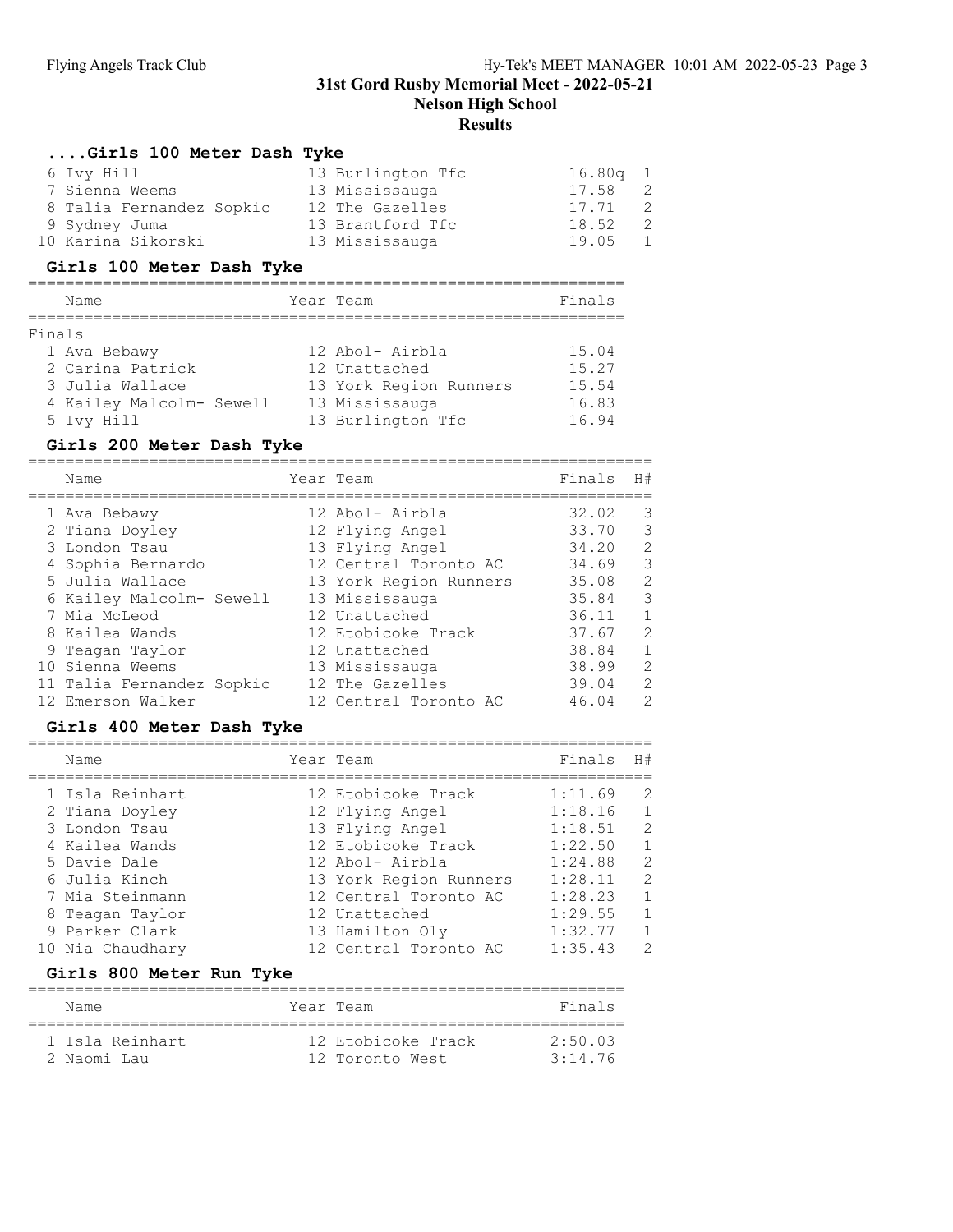# **Results**

## ....Girls 800 Meter Run Tyke

| 3 Avery Walker      | 12 Central Toronto AC  | 3:18.08 |
|---------------------|------------------------|---------|
| 4 Julia Kinch       | 13 York Region Runners | 3:21.40 |
| 5 Elizabeth Pollock | 12 Central Toronto AC  | 3:26.79 |
| 6 Tessa Morgan      | 12 Toronto West        | 3:39.78 |

## Girls 1200 Meter Run Tyke

| Name               | Year Team       | Finals  |
|--------------------|-----------------|---------|
| 1 Charlie Sherwin  | 14 Toronto West | 4:33.65 |
| 2 Davie Dale       | 12 Abol- Airbla | 4:50.29 |
| 3 Taya Penninga    | 12 Cornerstone  | 4:50.34 |
| 4 Naomi Lau        | 12 Toronto West | 4:58.37 |
| 5 Liudmila Badescu | 13 Toronto West | 5:05.29 |
| 6 Maya Skariah     | 13 Toronto West | 5:20.00 |
| 7 Rachel Koenig    | 12 Toronto West | 5:42.43 |

# Girls 1600 Sprint Medley 4x2x2x8 Tyke

| Team                                                                                                | Finals                                                    |  |  |  |  |  |
|-----------------------------------------------------------------------------------------------------|-----------------------------------------------------------|--|--|--|--|--|
| 1 Central Toronto AC<br>$\mathsf{I} \wedge \mathsf{I}$<br>1) Avery Walker 12<br>3) Mia Steinmann 12 | 6:40.10<br>2) Nia Chaudhary 12<br>4) Elizabeth Pollock 12 |  |  |  |  |  |

## Girls Long Jump Tyke

| Name             | Year Team          | Finals |
|------------------|--------------------|--------|
| 1 Isla Reinhart  | 12 Etobicoke Track | 3.49m  |
| 2 London Tsau    | 13 Flying Angel    | 3.10m  |
| 3 Carina Patrick | 12 Unattached      | 2.82m  |
| 4 Sienna Weems   | 13 Mississauga     | 2.72m  |

#### Girls 100 Meter Dash Atom

| Name               | Year Team              | Prelims            | H#             |
|--------------------|------------------------|--------------------|----------------|
| Preliminaries      |                        |                    |                |
| 1 Tori D'Angela    | 10 Hamilton Oly        | $13.67q + 5$       |                |
| 2 Sophia Crifo     | 10 Flying Angel        | 13.77a             | 1              |
| 3 Adeola Faqbemi   | 10 Flying Angel        | 13.82q             | -2             |
| 4 Adesola Jimoh    | 10 Flying Angel        | 13.89 <sub>q</sub> | 5              |
| 5 Raeden Jackson   | 10 Flying Angel        | 14.09 <sub>q</sub> | -3             |
| 6 Penelope Dodds   | 11 Burlington Tfc      | 14.18a             | 4              |
| 7 Jaime Louwrens   | 11 Oakville Ren        | 14.82              | 2              |
| 8 Alanis Pressman  | 11 York Region Runners | 14.83              | 3              |
| 9 Sarah Zolaturiuk | 11 Hamilton Oly        | 14.97              | $\overline{4}$ |
| 10 Shaye Hinds     | 11 The Gazelles        | 15.12              | 3              |
| 11 Jasmine Wallace | 10 York Region Runners | 15.25              | 2              |
| 12 Molly Currie    | 10 The Gazelles        | 15.27              | 5              |
| 13 Jasmin Powell   | 10 Flying Angel        | 15.31              | 3              |
| 14 Aubrey Seits    | 11 York Region Runners | 15.43              | 5              |
| 15 Edee Finucane   | 11 Burlington Tfc      | 15.46              | 4              |
| 16 Ellie Taylor    | 11 Burlington Tfc      | 15.55              | 3              |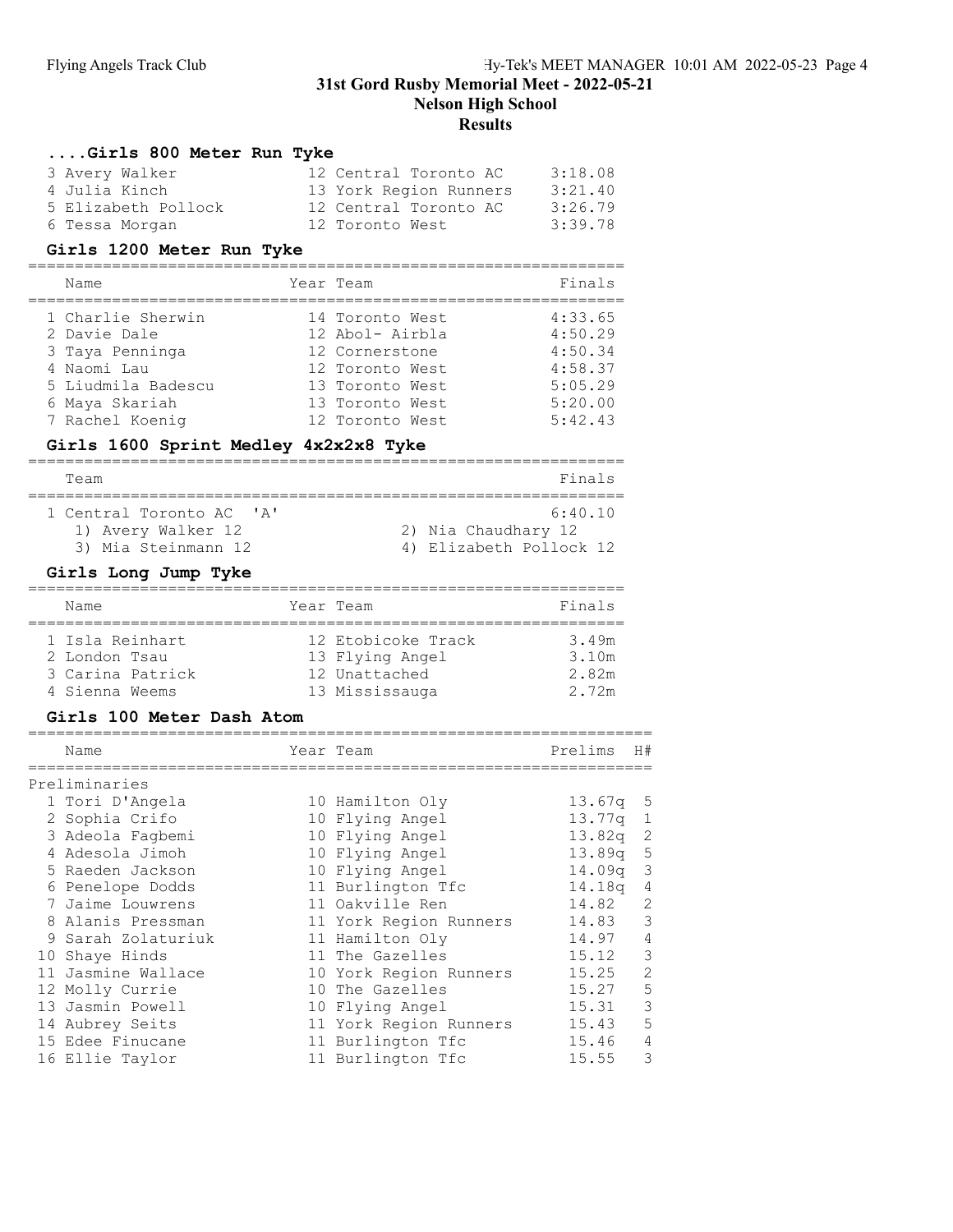# ....Girls 100 Meter Dash Atom

| 17 Aishat Abimbola Adetonwa | 10 CK Running Club     | 15.58 | 3              |
|-----------------------------|------------------------|-------|----------------|
| 18 Milena Ketchum-Evans     | 10 York Region Runners | 15.60 | $\overline{4}$ |
| 19 Summer Liu               | 11 Etobicoke Track     | 15.77 | $\overline{4}$ |
| 20 Eunice Adewusi           | 11 Flying Angel        | 15.79 | $\overline{4}$ |
| 21 Maya Wright              | 11 York Region Runners | 16.10 | 2              |
| 22 Dayja Lindo              | 10 York Region Runners | 16.12 | $\overline{1}$ |
| 23 Maliyah Keith            | 11 Brampton Racers TC  | 16.36 | -5             |
| 24 Mila Rappazzo            | 11 Burlington Tfc      | 16.40 | 2              |
| 25 Kaitlyn Kulker           | 11 Kitchener Wa        | 16.73 | -5             |
| 26 Kayleigh Fuller          | 11 Burlington Tfc      | 17.22 | $\overline{1}$ |
| 27 Whitney Juma             | 11 Brantford Tfc       | 18.17 | $\mathbf{1}$   |
|                             |                        |       |                |

# Girls 100 Meter Dash Atom

|        | Name             | Year Team |                   | Finals |
|--------|------------------|-----------|-------------------|--------|
| Finals |                  |           |                   |        |
|        | 1 Sophia Crifo   |           | 10 Flying Angel   | 13.58  |
|        | 2 Tori D'Angela  |           | 10 Hamilton Oly   | 13.76  |
|        | 3 Adeola Fagbemi |           | 10 Flying Angel   | 14.13  |
|        | 4 Adesola Jimoh  |           | 10 Flying Angel   | 14.15  |
|        | 5 Penelope Dodds |           | 11 Burlington Tfc | 14.41  |
|        | 6 Raeden Jackson |           | 10 Flying Angel   | 14.68  |

## Girls 200 Meter Dash Atom

| Name<br>------------------  | Year Team<br>====================== | Finals | H#             |
|-----------------------------|-------------------------------------|--------|----------------|
| 1 Sophia Crifo              | 10 Flying Angel                     | 27.85  | 4              |
| 2 Tori D'Angela             | 10 Hamilton Oly                     | 28.23  | 4              |
| 3 Bianka Macmillan          | 11 United Tamil SC                  | 28.58  | $\mathsf 3$    |
| 4 Adeola Faqbemi            | 10 Flying Angel                     | 28.92  | 5              |
| 5 Daniyah Aiyathdurai       | 10 United Tamil SC                  | 29.09  | 5              |
| 6 Adesola Jimoh             | 10 Flying Angel                     | 29.31  | 5              |
| 7 Ella Powell               | 11 Flying Angel                     | 29.68  | $\mathfrak{Z}$ |
| 8 Penelope Dodds            | 11 Burlington Tfc                   | 30.05  | 5              |
| 9 Veronica Baier            | 10 Hamilton Oly                     | 30.24  | 5              |
| 10 Raeden Jackson           | 10 Flying Angel                     | 30.34  | $\mathbf{1}$   |
| 11 Alanis Pressman          | 11 York Region Runners              | 31.44  | 4              |
| 12 Jaime Louwrens           | 11 Oakville Ren                     | 31.62  | $\mathcal{S}$  |
| 13 Molly Currie             | 10 The Gazelles                     | 32.03  | 3              |
| 14 Sarah Zolaturiuk         | 11 Hamilton Oly                     | 32.15  | $\overline{2}$ |
| 15 Shaye Hinds              | 11 The Gazelles                     | 32.24  | $1\,$          |
| 16 Aubrey Seits             | 11 York Region Runners              | 32.64  | 5              |
| 16 Milena Ketchum-Evans     | 10 York Region Runners              | 32.64  | $\mathbf{1}$   |
| 18 Jasmine Wallace          | 10 York Region Runners              | 32.67  | 3              |
| 19 Jasmin Powell            | 10 Flying Angel                     | 32.80  | $\overline{2}$ |
| 20 Djeneba Kaba             | 11 Toronto Tornadoes                | 33.33  | $\mathbf 1$    |
| 21 Dayja Lindo              | 10 York Region Runners              | 33.42  | $\overline{c}$ |
| 22 Aishat Abimbola Adetonwa | 10 CK Running Club                  | 34.48  | 3              |
| 23 Kaitlyn Kulker           | 11 Kitchener Wa                     | 35.67  | $\overline{c}$ |
| 24 Maya Wright              | 11 York Region Runners              | 36.14  | 4              |
| 25 Aleksandra Oledzka       | 11 Mississauga                      | 37.64  | 4              |
| 26 Sophia Xu                | 10 Burlington Tfc                   | 39.34  | $\mathbf{1}$   |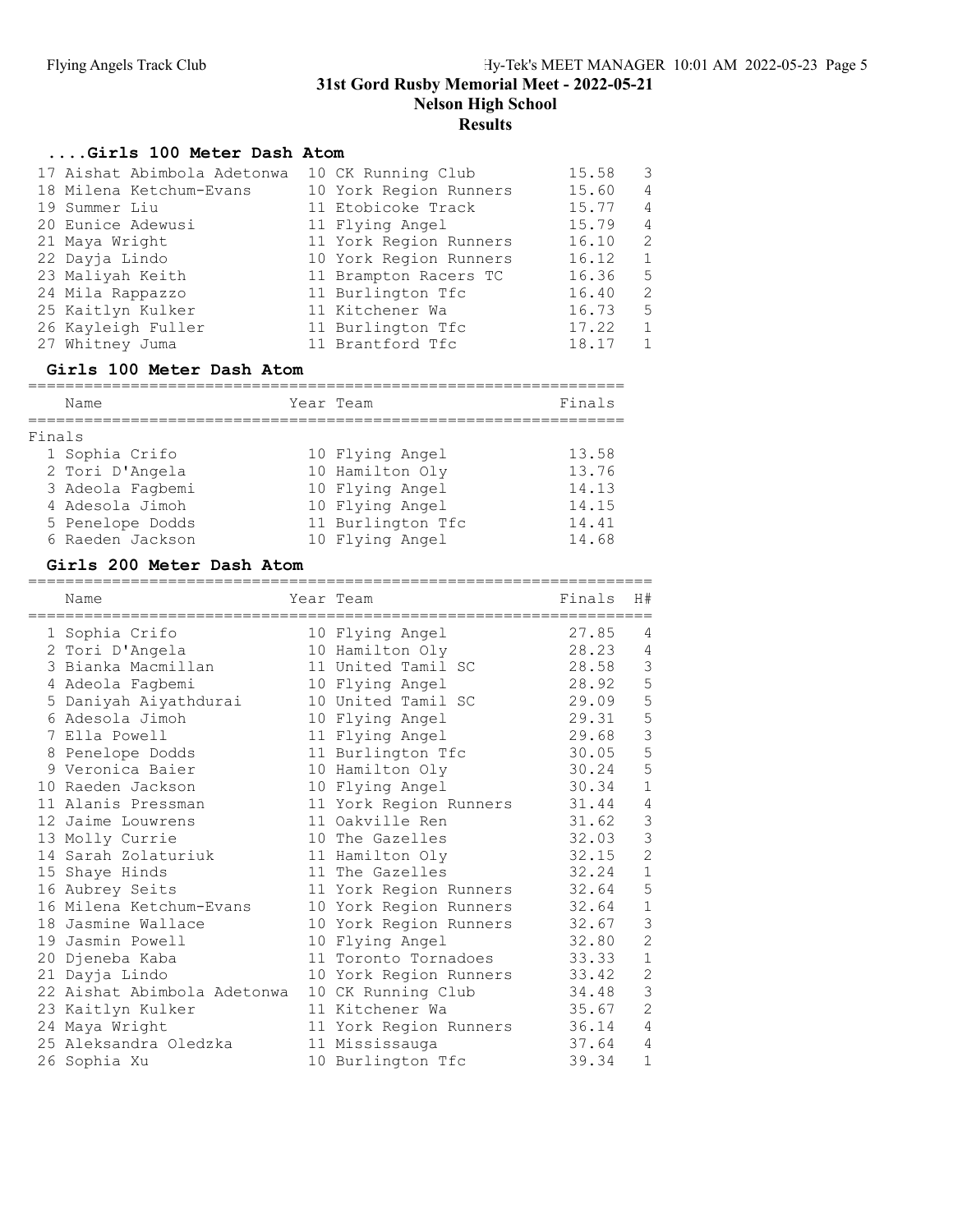#### Girls 400 Meter Dash Atom

| Name                    |  | Finals                                                                                                                                                                                                                                                                                                   | H#           |
|-------------------------|--|----------------------------------------------------------------------------------------------------------------------------------------------------------------------------------------------------------------------------------------------------------------------------------------------------------|--------------|
| 1 Chloe Walker          |  | 1:06.95                                                                                                                                                                                                                                                                                                  | 3            |
| 2 Veronica Baier        |  | 1:08.34                                                                                                                                                                                                                                                                                                  | 2            |
| 3 Ella Powell           |  | 1:10.49                                                                                                                                                                                                                                                                                                  | 1            |
| 4 Aubrey Seits          |  | 1:13.29                                                                                                                                                                                                                                                                                                  | 3            |
| 5 Joelle McChesney      |  | 1:15.66                                                                                                                                                                                                                                                                                                  | $\mathbf{1}$ |
| 6 Gia Hill              |  | 1:15.96                                                                                                                                                                                                                                                                                                  | 2            |
| 7 Abigail Bedford       |  | 1:16.58                                                                                                                                                                                                                                                                                                  | 2            |
| 8 Athena D'Annunzio     |  | 1:18.91                                                                                                                                                                                                                                                                                                  | 2            |
| 9 Clare Castelli        |  | 1:19.78                                                                                                                                                                                                                                                                                                  | 2            |
| 10 Malaika Wolford      |  | 1:21.99                                                                                                                                                                                                                                                                                                  | $\mathbf{1}$ |
| 11 Liberty Packalen     |  | 1:25.97                                                                                                                                                                                                                                                                                                  | $\mathbf{1}$ |
| 12 Anwen Benton Kearney |  | 1:26.24                                                                                                                                                                                                                                                                                                  | $\mathbf{1}$ |
| 13 Sophia Xu            |  | 1:32.86                                                                                                                                                                                                                                                                                                  | $\mathbf{1}$ |
| 14 Aleksandra Oledzka   |  | 1:33.39                                                                                                                                                                                                                                                                                                  | 2            |
|                         |  | Year Team<br>10 York Region Runners<br>10 Hamilton Oly<br>11 Flying Angel<br>11 York Region Runners<br>10 Hamilton Oly<br>10 Burlington Tfc<br>10 Burlington Tfc<br>10 The Gazelles<br>10 Hamilton Oly<br>11 The Gazelles<br>10 Burlington Tfc<br>10 Hamilton Oly<br>10 Burlington Tfc<br>11 Mississauga |              |

#### Girls 800 Meter Run Atom

| Name                    | Year Team              | Finals  | H#           |
|-------------------------|------------------------|---------|--------------|
| 1 Chloe Walker          | 10 York Region Runners | 2:36.54 | 2            |
| 2 Mackenzie Sherwin     | 10 Toronto West        | 2:44.47 | 2            |
| 3 Gwenyth Sidey         | 10 Toronto West        | 2:44.57 | 2            |
| 4 Sawyer Nicholson      | 11 Durham Dragons      | 2:45.91 | 2            |
| 5 Athena D'Annunzio     | 10 The Gazelles        | 2:50.03 | $\mathbf{1}$ |
| 6 Gia Hill              | 10 Burlington Tfc      | 2:50.99 | 2            |
| 7 Avery Parkes          | 11 Burlington Tfc      | 2:52.58 | 2            |
| 8 Sydney Snelling       | 10 Saugeen Tfc         | 2:59.21 | 2            |
| 9 Clare Castelli        | 10 Hamilton Oly        | 3:01.33 | 2            |
| 10 Abigail Bedford      | 10 Burlington Tfc      | 3:01.97 | 1            |
| 11 Leah DuChene         | 11 Brantford Tfc       | 3:03.63 | 2            |
| 12 Malaika Wolford      | 11 The Gazelles        | 3:14.79 | $\mathbf{1}$ |
| 13 Carly Oakes          | 11 Hamilton Oly        | 3:22.17 | $\mathbf{1}$ |
| 14 Anwen Benton Kearney | 10 Hamilton Oly        | 3:32.22 | 1            |

## Girls 1500 Meter Run Atom

| Name                | Year Team          | Finals  | H#            |
|---------------------|--------------------|---------|---------------|
| 1 Sawyer Nicholson  | 11 Durham Dragons  | 5:27.82 | 2             |
| 2 Freja Kulakowsky  | 10 Saugeen Tfc     | 5:31.61 | 2             |
| 3 Sydney Snelling   | 10 Saugeen Tfc     | 5:33.98 | 2             |
| 4 Chantal Arsenault | 10 Unattached      | 5:37.39 | $\mathbf{1}$  |
| 5 Avery Parkes      | 11 Burlington Tfc  | 5:38.34 | 2             |
| 6 Mackenzie Sherwin | 10 Toronto West    | 5:44.95 | $\mathcal{L}$ |
| 7 Olivia Anselm     | 11 Toronto West    | 6:00.59 | $\mathbf{1}$  |
| 8 Mariam Skariah    | 11 Toronto West    | 6:08.78 | $\mathbf{1}$  |
| 9 Myka Penninga     | 10 Cornerstone     | 6:11.83 | $\mathbf{1}$  |
| 10 Emme Dorgan      | 11 Etobicoke Track | 6:14.74 | $\mathcal{L}$ |
| 11 Leah DuChene     | 11 Brantford Tfc   | 6:16.60 | $\mathcal{L}$ |
| 12 Carly Oakes      | 11 Hamilton Oly    | 6:50.39 | $\mathbf{1}$  |
| 13 Gwendolyn Heenan | 11 Burlington Tfc  | 7:11.98 | 1             |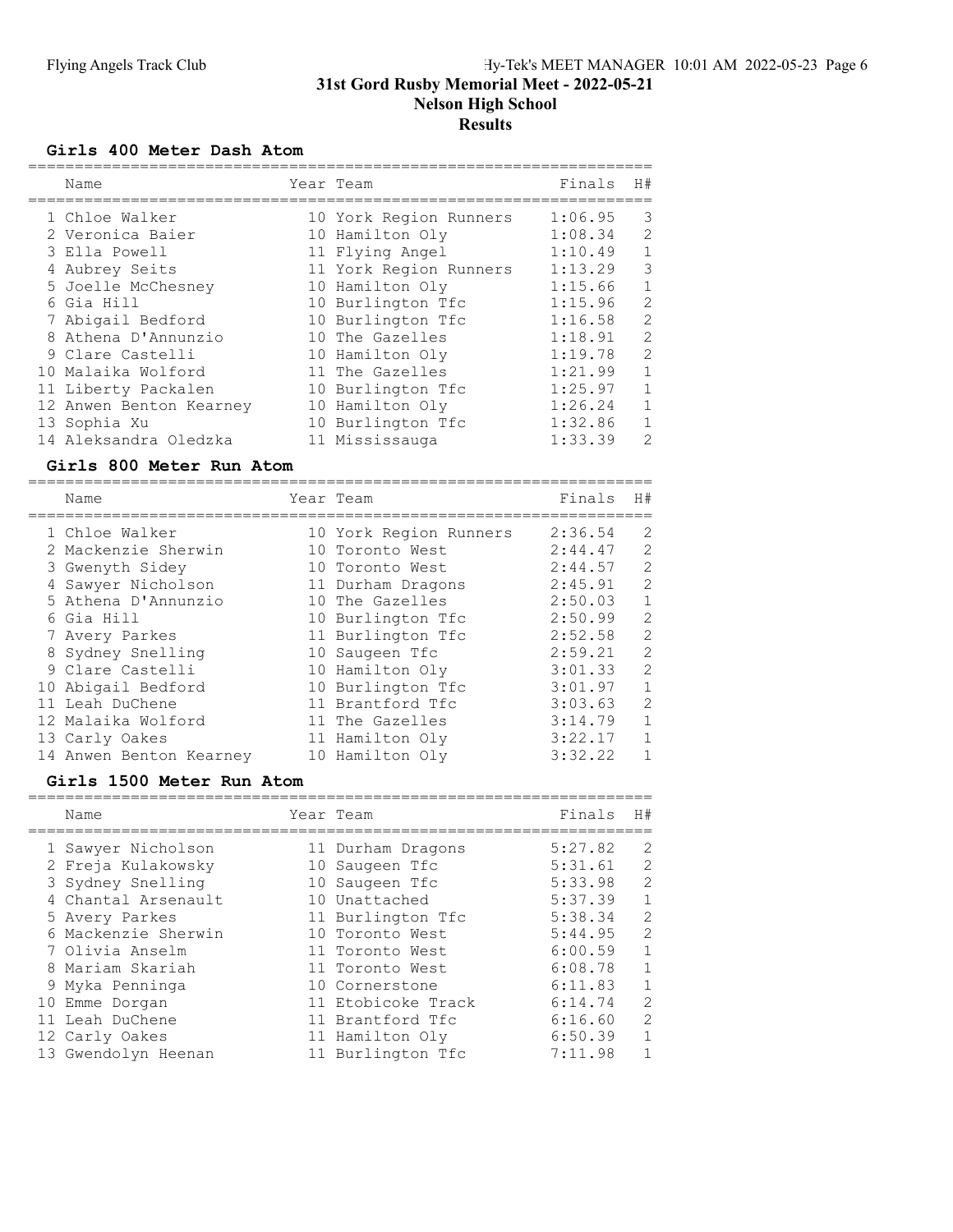## Girls 200 Meter Hurdles Atom

| Name                                                                                                                                                                                                                                                                                                                       |                           |      | Year Team                                                                                                                                                                                                                                                                                                  | Finals                                                                                                                                    |                                                                                                                                           |
|----------------------------------------------------------------------------------------------------------------------------------------------------------------------------------------------------------------------------------------------------------------------------------------------------------------------------|---------------------------|------|------------------------------------------------------------------------------------------------------------------------------------------------------------------------------------------------------------------------------------------------------------------------------------------------------------|-------------------------------------------------------------------------------------------------------------------------------------------|-------------------------------------------------------------------------------------------------------------------------------------------|
| 1 Daniyah Aiyathdurai<br>2 Bianka Macmillan                                                                                                                                                                                                                                                                                |                           |      | 10 United Tamil SC<br>11 United Tamil SC                                                                                                                                                                                                                                                                   | 30.92<br>31.35                                                                                                                            |                                                                                                                                           |
| Girls 1600 Sprint Medley 4x2x2x8 Atom                                                                                                                                                                                                                                                                                      |                           |      |                                                                                                                                                                                                                                                                                                            |                                                                                                                                           |                                                                                                                                           |
| Team                                                                                                                                                                                                                                                                                                                       |                           |      |                                                                                                                                                                                                                                                                                                            | Finals                                                                                                                                    |                                                                                                                                           |
| 1 York Region Runners<br>2 Flying Angels TF Academy                                                                                                                                                                                                                                                                        | $^{\prime}$ A $^{\prime}$ | ' A' |                                                                                                                                                                                                                                                                                                            | 5:13.23<br>5:31.54                                                                                                                        |                                                                                                                                           |
| Girls Long Jump Atom                                                                                                                                                                                                                                                                                                       |                           |      |                                                                                                                                                                                                                                                                                                            |                                                                                                                                           |                                                                                                                                           |
| Name<br>____________                                                                                                                                                                                                                                                                                                       | ---------                 |      | Year Team                                                                                                                                                                                                                                                                                                  | Finals<br>.=========                                                                                                                      |                                                                                                                                           |
| 1 Daniyah Aiyathdurai<br>2 Tori D'Angela<br>3 Bianka Macmillan<br>4 Sophia Crifo<br>5 Adesola Jimoh<br>6 Maliyah Keith<br>7 Joelle McChesney<br>8 Clare Castelli<br>9 Sydney Robb<br>10 Anwen Benton Kearney<br>Girls Shot Put Atom                                                                                        |                           |      | 10 United Tamil SC<br>10 Hamilton Oly<br>11 United Tamil SC<br>10 Flying Angel<br>10 Flying Angel<br>11 Brampton Racers TC<br>10 Hamilton Oly<br>10 Hamilton Oly<br>11 Brantford Tfc<br>10 Hamilton Oly                                                                                                    | 4.38m<br>4.20m<br>3.95m<br>3.84m<br>3.72m<br>3.33m<br>3.09m<br>3.08m<br>2.31m<br>2.26m                                                    |                                                                                                                                           |
| Name                                                                                                                                                                                                                                                                                                                       |                           |      | Year Team                                                                                                                                                                                                                                                                                                  | Finals                                                                                                                                    |                                                                                                                                           |
| 1 Sydney Robb<br>2 Eunice Adewusi<br>Girls 100 Meter Dash Senior                                                                                                                                                                                                                                                           |                           |      | 11 Brantford Tfc<br>11 Flying Angel                                                                                                                                                                                                                                                                        | 6.29m<br>5.70m                                                                                                                            |                                                                                                                                           |
| Name                                                                                                                                                                                                                                                                                                                       |                           |      | Year Team                                                                                                                                                                                                                                                                                                  | Prelims                                                                                                                                   | H#                                                                                                                                        |
| Preliminaries<br>1 Zahra Blackman<br>2 Reagan Lovell<br>3 Callie Armes<br>4 Victoria Zolaturiuk<br>5 Miriam Morant<br>6 Janiya Elwood<br>7 Zoey Mizzi<br>8 Mckenzie Brown<br>9 Olivia Bower<br>10 Caia Osmond<br>11 Simona Stampatori<br>12 Nahla Lambert<br>13 Tianna Telemaque<br>14 Simone Gravesande<br>15 Olivia John |                           |      | 08 Mississauga Tfc<br>08 Mississauga Tfc<br>09 Hamilton Oly<br>08 Hamilton Oly<br>09 The Gazelles<br>08 Toronto Tornadoes<br>08 Golden Eagle<br>08 Mississauga Tfc<br>08 Hamilton Oly<br>08 Flying Angel<br>08 Mississauga Tfc<br>09 The Gazelles<br>08 Durham Legio<br>08 Hamilton Oly<br>09 The Gazelles | 12.38q<br>12.63q<br>12.90q<br>12.94q<br>13.01q<br>13.16q<br>13.21<br>13.24<br>13.36<br>13.41<br>13.53<br>13.58<br>13.66<br>13.69<br>13.70 | 3<br>1<br>3<br>5<br>$\sqrt{2}$<br>2<br>4<br>$\mathsf S$<br>$\mathbf 1$<br>4<br>$\mathbf{2}$<br>$\overline{4}$<br>4<br>$\overline{4}$<br>2 |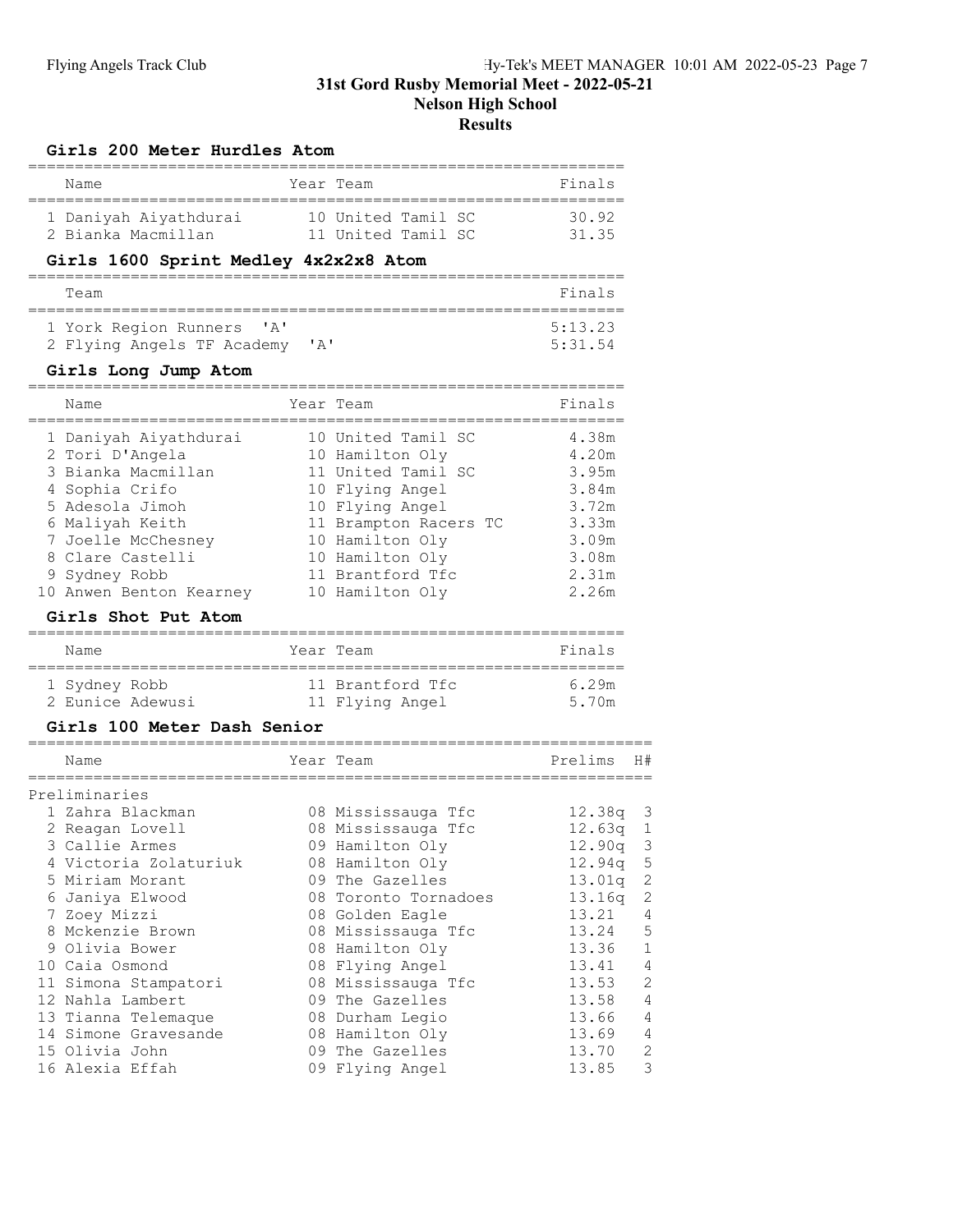# ....Girls 100 Meter Dash Senior

| 17 Alessia Tino          | 08 York Region Runners | 13.95 | $\overline{4}$ |
|--------------------------|------------------------|-------|----------------|
| 18 Victoria Ordyniec     | 08 Oakville Ren        | 13.96 | .5             |
| 19 Taylor Adams          | 09 Burlington Tfc      | 14.23 | 1              |
| 20 Marae Brown           | 09 The Gazelles        | 14.26 | 1              |
| 21 Niya Jones            | 09 Durham Legio        | 14.27 | 3              |
| 22 Eva Aljoundi          | 08 York Region Runners | 14.51 | -5             |
| 23 Victoria Speers       | 09 Brantford Tfc       | 14.67 | 2              |
| 24 Keya Banerjee         | 08 Oakville Ren        | 14.70 | 3              |
| 25 Ainsley Howe          | 09 Kitchener Wa        | 14.80 | -5             |
| 26 Kianna Lerner-Walcott | 09 Etobicoke Track     | 14.94 | 3              |
| 27 Claudia Folkens       | 08 Hamilton Oly        | 15.06 | 2              |
| 28 Samantha Johnstone    | 09 CK Running Club     | 15.58 | $\mathbf{1}$   |

# Girls 100 Meter Dash Senior

|        | Name                  | Year Team            | Finals |
|--------|-----------------------|----------------------|--------|
| Finals |                       |                      |        |
|        | 1 Zahra Blackman      | 08 Mississauga Tfc   | 12.89  |
|        | 2 Reagan Lovell       | 08 Mississauga Tfc   | 13.06  |
|        | 3 Callie Armes        | 09 Hamilton Oly      | 13.33  |
|        | 4 Victoria Zolaturiuk | 08 Hamilton Oly      | 13.37  |
|        | 5 Janiya Elwood       | 08 Toronto Tornadoes | 13.58  |
|        | 6 Miriam Morant       | 09 The Gazelles      | 13.72  |

## Girls 200 Meter Dash Senior

|    | Name<br>------------------ | Year Team<br>======================= | Finals | H#             |
|----|----------------------------|--------------------------------------|--------|----------------|
|    | 1 Reagan Lovell            | 08 Mississauga Tfc                   | 26.24  | 6              |
|    | 2 Mariah Williams          | 08 Flying Angel                      | 26.41  | 6              |
|    | 3 Peris Hackshaw           | 08 Flying Angel                      | 26.69  | 5              |
|    | 4 Callie Armes             | 09 Hamilton Oly                      | 26.87  | 5              |
|    | 5 Zahra Blackman           | 08 Mississauga Tfc                   | 27.28  | $\epsilon$     |
|    | 6 Olivia Bower             | 08 Hamilton Oly                      | 27.35  | $\epsilon$     |
|    | 7 Miriam Morant            | 09 The Gazelles                      | 27.57  | 3              |
| 8  | Caia Osmond                | 08 Flying Angel                      | 27.71  | $\overline{4}$ |
|    | 9 Victoria Zolaturiuk      | 08 Hamilton Oly                      | 27.78  | $\sqrt{6}$     |
|    | 10 Nahla Lambert           | 09 The Gazelles                      | 28.13  | $\overline{c}$ |
| 10 | Simone Gravesande          | 08 Hamilton Oly                      | 28.13  | $\mathbf{1}$   |
|    | 12 Mckenzie Brown          | 08 Mississauga Tfc                   | 28.35  | 4              |
|    | 13 Olivia John             | 09 The Gazelles                      | 28.63  | $1\,$          |
|    | 14 Simona Stampatori       | 08 Mississauga Tfc                   | 28.72  | 5              |
|    | 15 Tianna Telemaque        | 08 Durham Legio                      | 29.01  | $\overline{c}$ |
|    | 16 Alessia Tino            | 08 York Region Runners               | 29.05  | $\sqrt{4}$     |
|    | 17 Victoria Ordyniec       | 08 Oakville Ren                      | 29.38  | $\overline{c}$ |
|    | 18 Khloe Kulker            | 09 Kitchener Wa                      | 29.60  | $\overline{c}$ |
|    | 19 Alexia Effah            | 09 Flying Angel                      | 29.63  | 3              |
|    | 20 Marae Brown             | 09 The Gazelles                      | 29.90  | $\mathbf{1}$   |
| 21 | Taylor Adams               | 09 Burlington Tfc                    | 30.10  | $\overline{c}$ |
|    | 22 Keya Banerjee           | 08 Oakville Ren                      | 31.01  | 4              |
|    | 23 Capriana Iarocci        | 09 Brantford Tfc                     | 31.57  | $\overline{4}$ |
|    | 24 Claudia Folkens         | 08 Hamilton Oly                      | 31.61  | 3              |
|    | 25 Kianna Lerner-Walcott   | 09 Etobicoke Track                   | 32.26  | 5              |
|    | 26 Bernardina Di Pietro    | 08 Centro Scuol                      | 32.41  | 5              |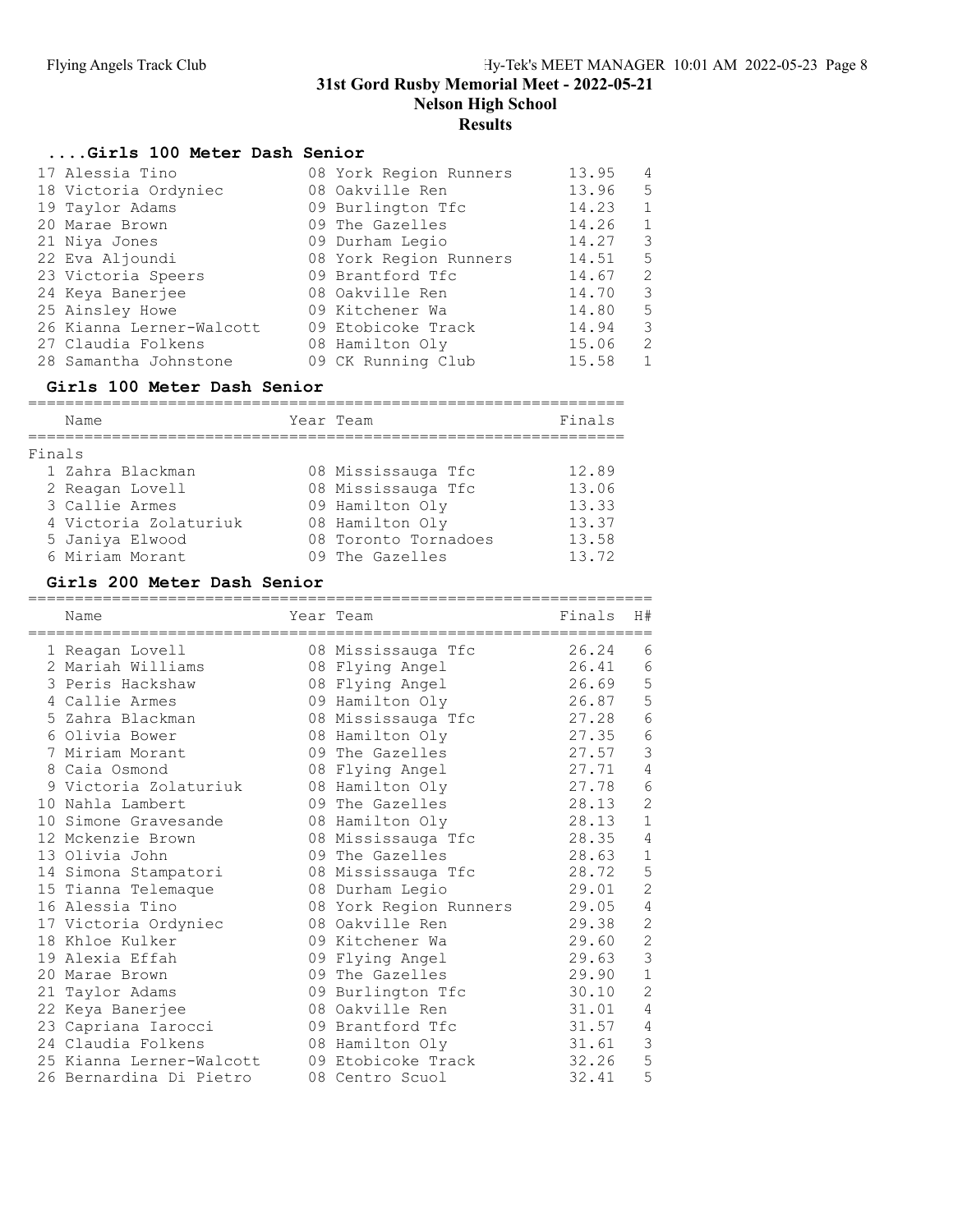Nelson High School

# **Results**

#### ....Girls 200 Meter Dash Senior

|                                                                                      | 33.23                                                                                | 1             |
|--------------------------------------------------------------------------------------|--------------------------------------------------------------------------------------|---------------|
|                                                                                      |                                                                                      | 1             |
|                                                                                      | 34.07                                                                                | $\mathcal{A}$ |
|                                                                                      | 34.42                                                                                | - 6           |
| 27 Ainsley Howe<br>28 Samantha Dupree<br>29 Samantha Johnstone<br>30 Arielle Birbaum | 09 Kitchener Wa<br>09 Burlington Tfc<br>09 CK Running Club<br>08 York Region Runners | 33.32         |

## Girls 400 Meter Dash Senior

|   | Name                  | Year Team              | Finals  | H#             |
|---|-----------------------|------------------------|---------|----------------|
|   | 1 Mariah Williams     | 08 Flying Angel        | 1:01.56 | 3              |
|   | 2 Zoey Mizzi          | 08 Golden Eagle        | 1:02.08 | 3              |
|   | 3 Peris Hackshaw      | 08 Flying Angel        | 1:06.05 | $\overline{2}$ |
|   | Chloe Walker          | 10 York Region Runners | 1:06.95 | 3              |
|   | 5 Isobel Fox          | 09 Burlington Tfc      | 1:08.78 |                |
|   | 6 Khloe Kulker        | 09 Kitchener Wa        | 1:09.45 | 1              |
|   | 7 Rimyelle Grady      | 09 Saugeen Tfc         | 1:10.85 | 3              |
| 8 | Aubrey Seits          | 11 York Region Runners | 1:13.29 | $\overline{2}$ |
|   | 9 Ava Luong           | 09 Toronto West        | 1:14.24 | 3              |
|   | 10 Tien Blackman      | 09 Mississauga Tfc     | 1:14.73 |                |
|   | 11 Lily Salvagio      | 09 Toronto West        | 1:15.19 | 1              |
|   | 12 Charlie Powell     | 09 CK Running Club     | 1:15.52 | $\overline{2}$ |
|   | 13 Olivia Pickersgill | 09 Brantford Tfc       | 1:16.68 | $\overline{2}$ |
|   | 14 Arielle Birbaum    | 08 York Region Runners | 1:17.36 | 3              |
|   | 15 Meredith Newell    | 09 The Gazelles        | 1:18.33 | 1              |
|   | 16 Samantha Dupree    | 09 Burlington Tfc      | 1:50.03 | $\overline{2}$ |

# Girls 800 Meter Run Senior

|   | Name                                  | Year Team                                     | Finals  | H#             |
|---|---------------------------------------|-----------------------------------------------|---------|----------------|
|   | -----------------<br>1 Maya Markowski | ;=======================<br>08 Burlington Tfc | 2:21.83 | 3              |
|   | 2 Riley Innes                         | 08 Newmarket Hu                               | 2:33.56 | 3              |
| 3 | Abbigail Silvera                      | 08 Newmarket Hu                               | 2:41.62 | 3              |
| 4 | Emma Tepper                           | 09 Newmarket Hu                               | 2:42.37 | $\overline{2}$ |
|   | 5 Haley Williams                      | 09 The Gazelles                               | 2:43.70 | $\mathbf{1}$   |
| 6 | Grace Malcolm                         | 09 Newmarket Hu                               | 2:44.11 | $\overline{c}$ |
|   | 7 Eva Montanaro                       | 11 York Region Runners                        | 2:44.55 | 3              |
|   | 8 Bridget Malcolm                     | 09 Newmarket Hu                               | 2:45.20 | $\overline{c}$ |
|   | 9 Ainsley Sherwin                     | 09 Toronto West                               | 2:46.15 | 3              |
|   | 10 Anne Voss                          | 09 Hamilton Oly                               | 2:47.92 | 3              |
|   | 11 Isobel Fox                         | 09 Burlington Tfc                             | 2:49.75 | $\mathbf{1}$   |
|   | 12 Haiden Robb                        | 09 Brantford Tfc                              | 2:50.65 | $\overline{c}$ |
|   | 13 Keelan Hopley                      | 08 Oakville Ren                               | 2:51.06 | $\mathbf{1}$   |
|   | 14 Olivia Latham                      | 08 Saugeen Tfc                                | 2:52.05 | $\overline{c}$ |
|   | 15 Elena Van Den Heuvel               | 08 York Region Runners                        | 2:52.08 | 3              |
|   | 16 Julia Gupta                        | 08 Hamilton Oly                               | 2:52.69 | $\mathbf{1}$   |
|   | 17 Rimyelle Grady                     | 09 Saugeen Tfc                                | 2:53.30 | 3              |
|   | 18 Ella Reise                         | 08 Burlington Tfc                             | 2:56.11 | $\mathbf{1}$   |
|   | 19 Julia Chabot                       | 08 Kitchener Wa                               | 2:58.68 | $\mathbf{1}$   |
|   | 20 Madelyn Lounsbury                  | 09 Hamilton Oly                               | 2:58.94 | $\overline{c}$ |
|   | 21 Keira Snelling                     | 08 Saugeen Tfc                                | 3:03.57 | 3              |
|   | 22 Charlie Powell                     | 09 CK Running Club                            | 3:04.48 | $\mathbf{1}$   |
|   | 23 Meredith Newell                    | 09 The Gazelles                               | 3:05.58 | $\mathbf{1}$   |
|   | 24 Talia Goveia                       | 08 Thorold Elite TC                           | 3:10.30 | $\overline{2}$ |
|   | 25 Olivia Pickersgill                 | 09 Brantford Tfc                              | 3:24.28 | $\overline{c}$ |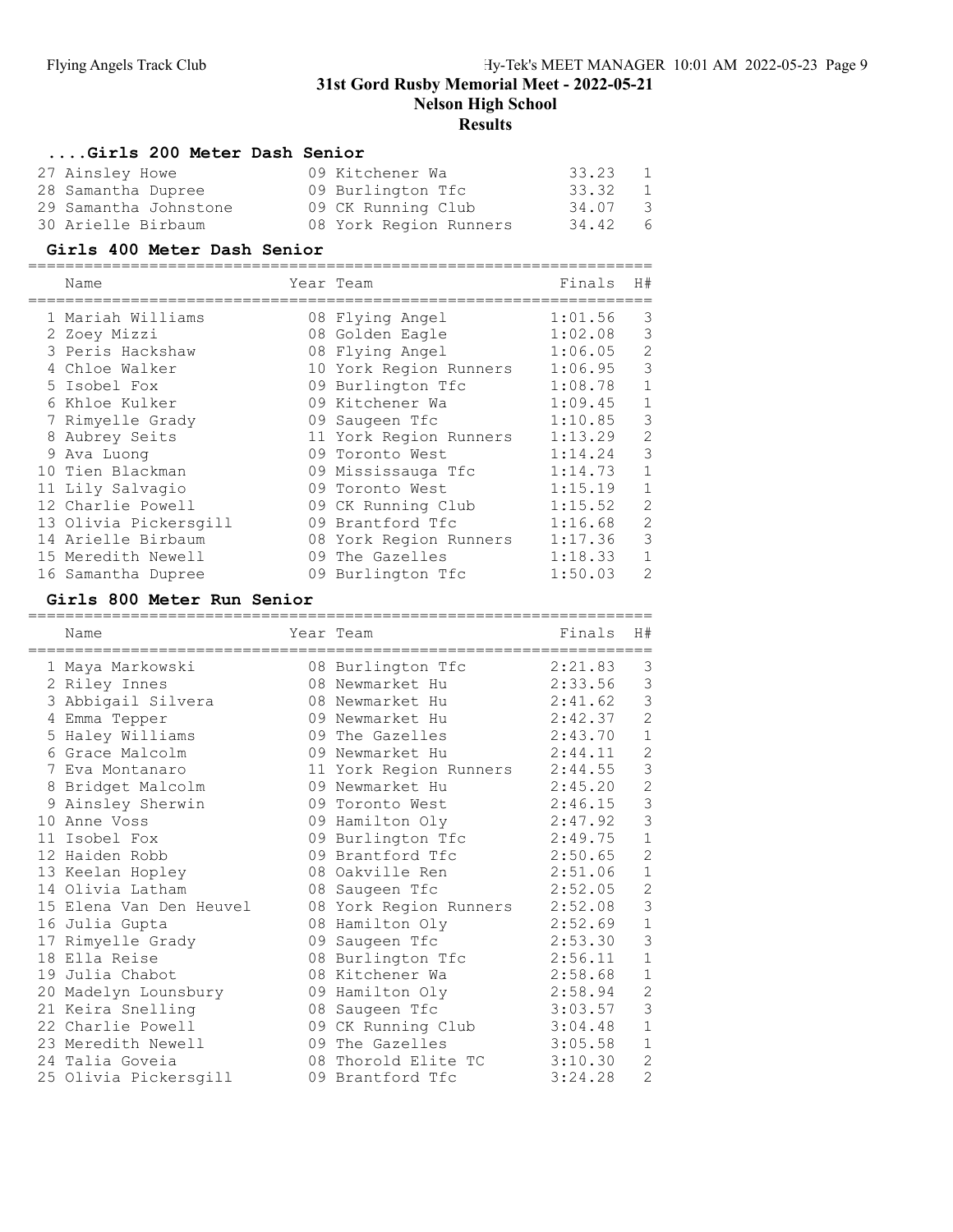#### Girls 1500 Meter Run Senior

| Name               |    | Year Team              | Finals  | H#             |
|--------------------|----|------------------------|---------|----------------|
| 1 Riley Innes      |    | 08 Newmarket Hu        | 5:04.21 | 2              |
| 2 Kylie Stapor     |    | 08 Durham Dragons      | 5:07.71 | 2              |
| 3 Julie Deboer     |    | 08 Cornerstone         | 5:18.83 | $\overline{2}$ |
| 4 Grace Malcolm    |    | 09 Newmarket Hu        | 5:27.56 | $\overline{2}$ |
| 5 Katie Naqy       |    | 09 Newmarket Hu        | 5:29.42 | $\overline{2}$ |
| Bridget Malcolm    |    | 09 Newmarket Hu        | 5:33.44 | $\overline{2}$ |
| 7 Keira Snelling   |    | 08 Saugeen Tfc         | 5:34.75 | $\overline{2}$ |
| 8 Abbigail Silvera |    | 08 Newmarket Hu        | 5:36.52 | $\overline{2}$ |
| 9 Ainsley Sherwin  |    | 09 Toronto West        | 5:39.70 | $\overline{2}$ |
| 10 India Intraligi |    | 09 Newmarket Hu        | 5:41.91 | $\mathbf 1$    |
| 11 Haiden Robb     |    | 09 Brantford Tfc       | 5:44.39 | $\mathbf 1$    |
| 12 Emma Tepper     | 09 | Newmarket Hu           | 5:49.73 | $\mathbf{1}$   |
| 13 Lily Salvagio   |    | 09 Toronto West        | 5:54.98 | $\mathbf{1}$   |
| 14 Abigail Kinch   |    | 08 York Region Runners | 5:58.64 | 2              |
| 15 Julia Chabot    |    | 08 Kitchener Wa        | 6:03.77 | $\mathbf{1}$   |
| 16 Ava Luong       | 09 | Toronto West           | 6:04.28 | $\mathbf{1}$   |
| 17 Ella Reise      |    | 08 Burlington Tfc      | 6:04.98 | $\mathbf 1$    |
| 18 Sadie Johnson   |    | 08 South Simcoe        | 6:05.52 | $\mathbf{1}$   |
| 19 Natasha Hutten  |    | 09 Cornerstone         | 6:41.05 | $\mathbf{1}$   |

#### Girls 200 Meter Hurdles Senior

| Name         | Year Team |                     | Finals |
|--------------|-----------|---------------------|--------|
| 1 Avla Laing |           | 08 Thorold Elite TC | 35.15  |

# Girls 1600 Sprint Medley 4x2x2x8 Senior

| Team                                                                                                                                                                                                                                                             | Finals                                                                                              |
|------------------------------------------------------------------------------------------------------------------------------------------------------------------------------------------------------------------------------------------------------------------|-----------------------------------------------------------------------------------------------------|
| 1 Flying Angels TF Academy 'A'<br>2 Hamilton Olympic Club<br>$\mathsf{A}$<br>3 York Region Runners<br>$\mathsf{A}$<br>4 York Region Runners<br>$^{\prime}$ B <sup>1</sup><br>5 CK Running Club 'A'<br>1) Aishat Abimbola Adetonwa 10<br>3) Samantha Johnstone 09 | 5:01.38<br>5:03.87<br>5:08.80<br>5:24.61<br>5:52.36<br>2) Charlie Powell 09<br>4) Olivia Grondin 09 |

## Girls Long Jump Senior

| Name                                                                                                                         | Year Team                                                                                                             | Finals                                             |
|------------------------------------------------------------------------------------------------------------------------------|-----------------------------------------------------------------------------------------------------------------------|----------------------------------------------------|
| 1 Saige Burbick<br>2 Taylor Adams<br>3 Victoria Speers<br>4 Claudia Folkens<br>5 Kianna Lerner-Walcott<br>6 Capriana Iarocci | 09 Flying Angel<br>09 Burlington Tfc<br>09 Brantford Tfc<br>08 Hamilton Oly<br>09 Etobicoke Track<br>09 Brantford Tfc | 4.43m<br>4.37m<br>4.17m<br>3.60m<br>3.31m<br>2.75m |
|                                                                                                                              |                                                                                                                       |                                                    |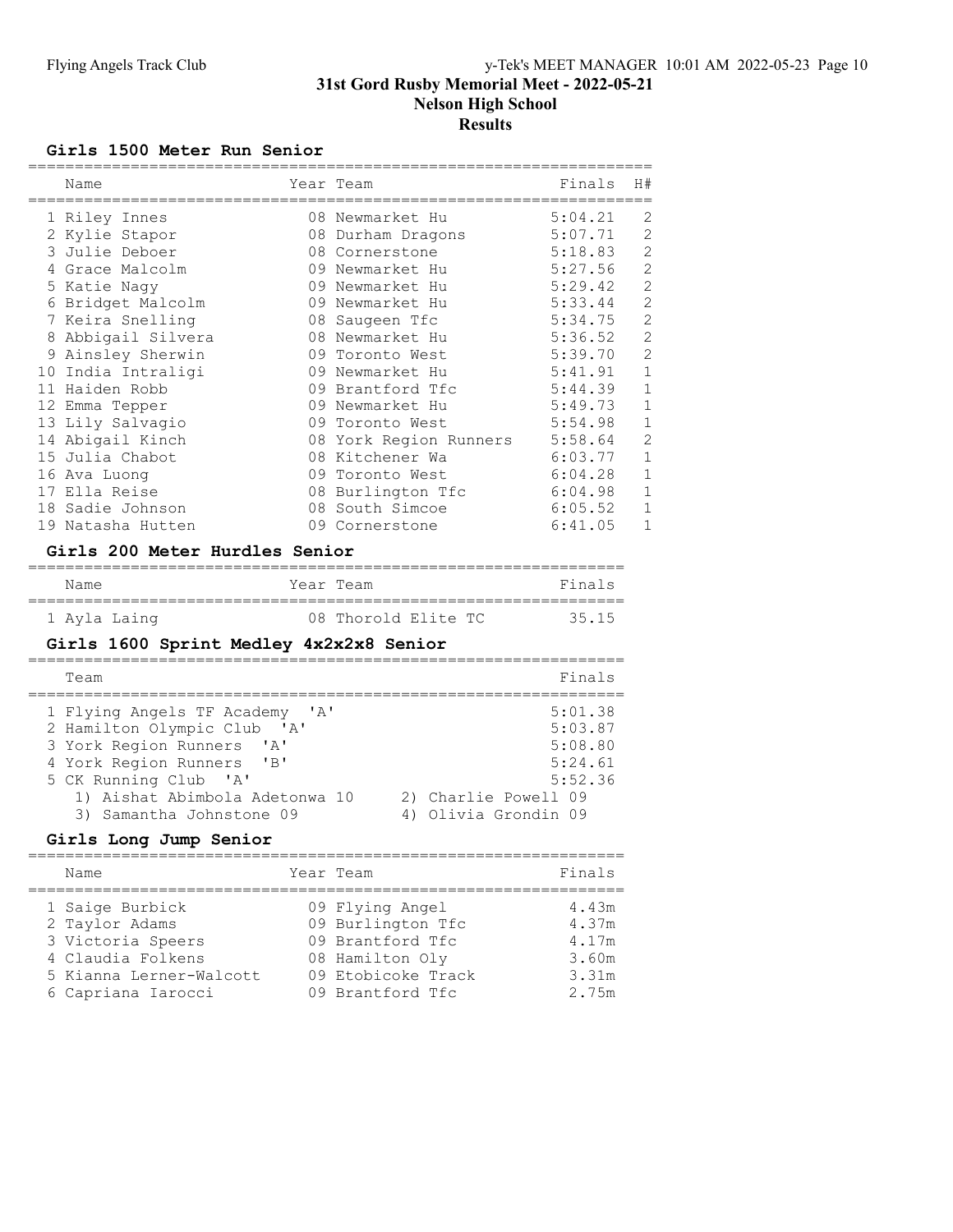## Girls Shot Put Senior

| Name                                                                                                |      | Year Team                                                                                              | Finals                                    |
|-----------------------------------------------------------------------------------------------------|------|--------------------------------------------------------------------------------------------------------|-------------------------------------------|
| 1 Charlotte Ciceran<br>2 Saige Burbick                                                              |      | 09 Thorold Elite TC<br>09 Flying Angel                                                                 | 8.36m<br>8.33m                            |
| Girls Javelin Throw Senior<br>.=======                                                              |      |                                                                                                        |                                           |
| Name<br>================                                                                            |      | Year Team                                                                                              | Finals                                    |
| 1 Ayla Laing                                                                                        |      | 08 Thorold Elite TC                                                                                    | 16.57m                                    |
| Girls 100 Meter Dash Intermediate                                                                   |      |                                                                                                        |                                           |
| Name                                                                                                |      | Year Team                                                                                              | Finals                                    |
| 1 Chelsea Winkle<br>2 Mikayla Louwrens<br>3 Sarah McClure<br>4 Diana Squires<br>5 Camryn Warrington |      | 06 Toronto Tornadoes<br>07 Oakville Ren<br>07 Oakville Ren<br>06 Mississauga Tfc<br>07 CK Running Club | 12.86<br>13.83<br>14.14<br>14.21<br>14.53 |
| Girls 200 Meter Dash Intermediate                                                                   |      |                                                                                                        |                                           |
| Name                                                                                                |      | Year Team                                                                                              | Finals                                    |
| 1 Mikayla Louwrens<br>2 Sarah McClure<br>3 Camryn Warrington<br>Girls 800 Meter Run Intermediate    |      | 07 Oakville Ren<br>07 Oakville Ren<br>07 CK Running Club                                               | 28.70<br>28.71<br>32.18                   |
| ==========================<br>Name                                                                  |      | ---------------------<br>Year Team                                                                     | Finals                                    |
| 1 Gracie Dale<br>2 Zoe Hayes                                                                        |      | 07 Abol- Airbla<br>06 Oakville Ren                                                                     | 2:41.59<br>2:45.32                        |
| Girls 1600 Sprint Medley 4x2x2x8 Intermediate                                                       |      |                                                                                                        |                                           |
| Team                                                                                                |      | ==============================                                                                         | Finals                                    |
| ---------<br>1 Toronto Tornadoes                                                                    | ' A' | =========                                                                                              | 5:08.16                                   |
| Girls Shot Put Intermediate                                                                         |      |                                                                                                        |                                           |
| Name                                                                                                |      | Year Team                                                                                              | Finals                                    |
| 1 Kaiva Hyman                                                                                       |      | 06 Toronto Tornadoes                                                                                   | 9.54m                                     |
| Girls Javelin Throw Intermediate                                                                    |      |                                                                                                        |                                           |
| Name                                                                                                |      | Year Team                                                                                              | Finals                                    |
|                                                                                                     |      |                                                                                                        |                                           |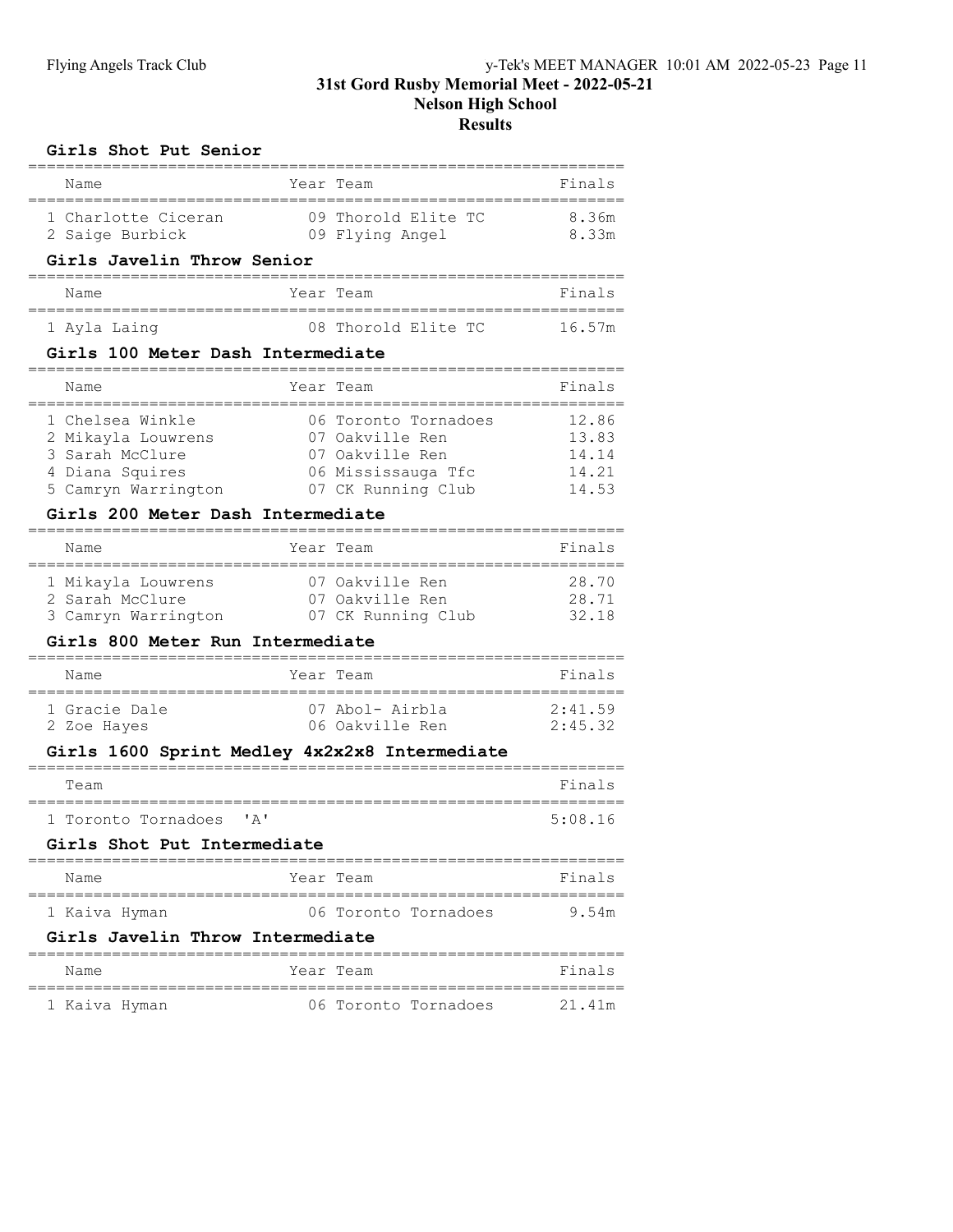## Boys 100 Meter Dash PeeWee

| Name                 | Year Team          | Finals |
|----------------------|--------------------|--------|
| 1 Charlie Gruscyk    | 16 Grandpa         | 19.64  |
| 2 Daniel Anegbe      | 16 Mississauga     | 20.08  |
| 3 Maxwell Anderson   | 16 The Gazelles    | 20.58  |
| 4 Dhavin Aiyathdurai | 17 United Tamil SC | 23.58  |

#### Boys Long Jump PeeWee

| Name |                      | Year Team          |  | Finals |
|------|----------------------|--------------------|--|--------|
|      | 1 Dhavin Aiyathdurai | 17 United Tamil SC |  | 1 69m  |

## Boys 100 Meter Dash Mite

| Name             | Year Team             | Finals |
|------------------|-----------------------|--------|
| 1 Aiden Phillips | 14 Brampton Racers TC | 16.55  |
| 2 Adam Khan      | 14 Brampton Racers TC | 16.79  |
| 3 Henry Sararas  | 15 Unattached         | 18.20  |
| 4 Rory Taylor    | 15 Unattached         | 19.71  |
| 5 Ismael Kaba    | 15 Toronto Tornadoes  | 21.06  |
| 6 Vedanth Mysore | 15 Burlington Tfc     | 21.62  |

#### Boys 200 Meter Dash Mite

| Name                       | Year Team             | Finals | H#             |
|----------------------------|-----------------------|--------|----------------|
| 1 Aiden Phillips           | 14 Brampton Racers TC | 34.80  | $\overline{1}$ |
| 2 Adam Khan                | 14 Brampton Racers TC | 35.89  | $\mathcal{L}$  |
| 3 Andrew Saarushan Sathisa | 14 United Tamil SC    | 38.02  | $\overline{1}$ |
| 4 Rory Taylor              | 15 Unattached         | 43.36  | $\overline{1}$ |
| 5 Daniel Anegbe            | 16 Mississauga        | 43.74  | $\mathcal{L}$  |
| 6 Finn Laughlin            | 14 Burlington Tfc     | 44.57  | $\mathbf{1}$   |

## Boys 400 Meter Dash Mite

| Name                               | Year Team                              | Finals             |
|------------------------------------|----------------------------------------|--------------------|
| 1 Alastair Dodds<br>2 Jasper Dodds | 14 Burlington Tfc<br>15 Burlington Tfc | 1:32.39<br>1:35.07 |
| 3 Finn Laughlin                    | 14 Burlington Tfc                      | 1:55.44            |

## Boys Long Jump Mite

| Name                                                                             | Year Team                                                                         | Finals                           |
|----------------------------------------------------------------------------------|-----------------------------------------------------------------------------------|----------------------------------|
| 1 Adam Khan<br>2 Andrew Saarushan Sathisa<br>3 Henry Sararas<br>4 Vedanth Mysore | 14 Brampton Racers TC<br>14 United Tamil SC<br>15 Unattached<br>15 Burlington Tfc | 2.75m<br>2.65m<br>2.39m<br>1.69m |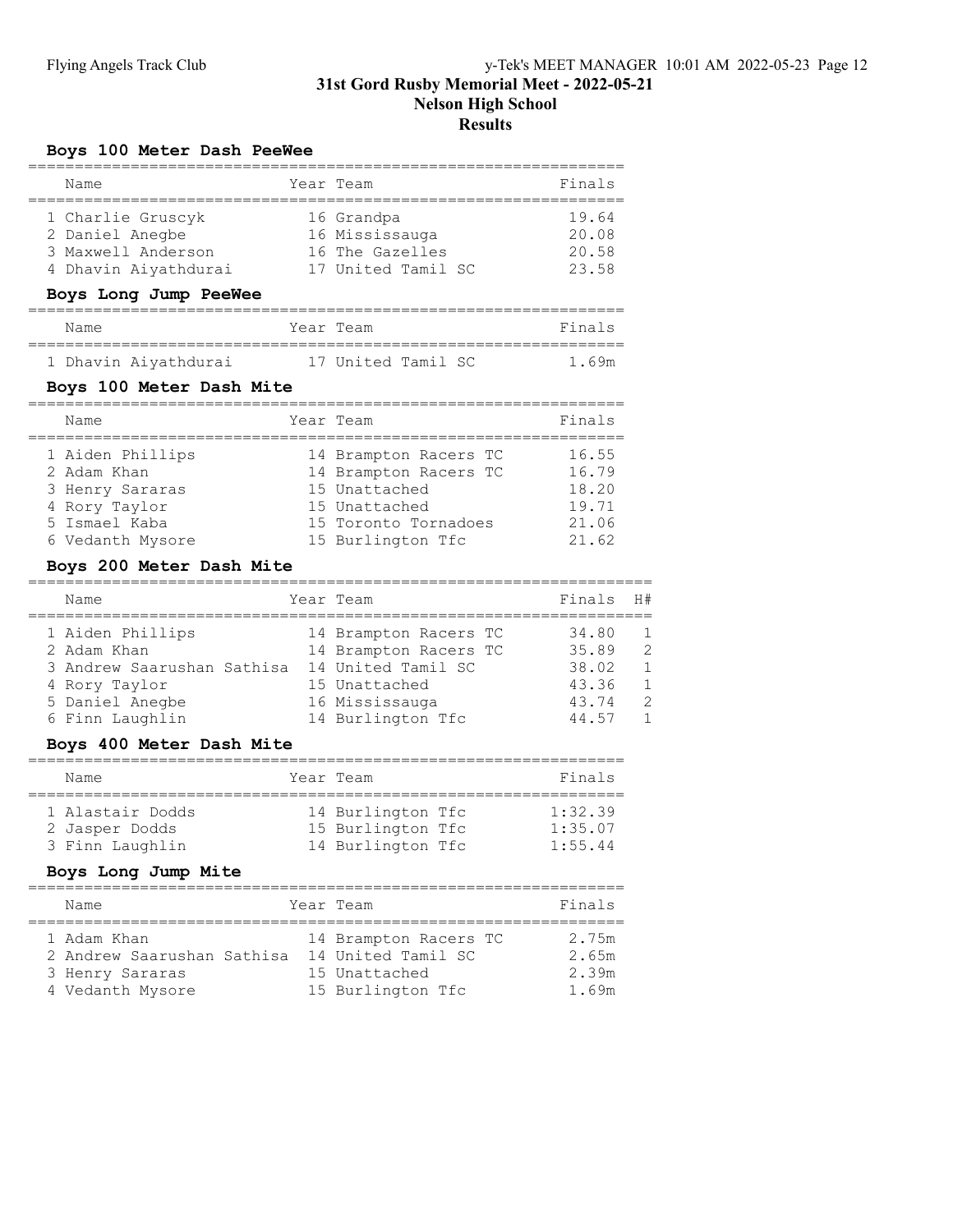Nelson High School

#### Results

|  | Boys Shot Put Mite |  |  |  |
|--|--------------------|--|--|--|
|--|--------------------|--|--|--|

|        | Name                                                                                                                                                                                                                                                                                                                     | Year Team                                                                                                                                                                                                                                                                                                                                               | Finals                                                                                                                                             |                                                                                                                                                              |
|--------|--------------------------------------------------------------------------------------------------------------------------------------------------------------------------------------------------------------------------------------------------------------------------------------------------------------------------|---------------------------------------------------------------------------------------------------------------------------------------------------------------------------------------------------------------------------------------------------------------------------------------------------------------------------------------------------------|----------------------------------------------------------------------------------------------------------------------------------------------------|--------------------------------------------------------------------------------------------------------------------------------------------------------------|
|        | 1 Andrew Saarushan Sathisa                                                                                                                                                                                                                                                                                               | 14 United Tamil SC                                                                                                                                                                                                                                                                                                                                      | 4.42m                                                                                                                                              |                                                                                                                                                              |
|        | Boys 100 Meter Dash Tyke                                                                                                                                                                                                                                                                                                 |                                                                                                                                                                                                                                                                                                                                                         |                                                                                                                                                    |                                                                                                                                                              |
|        | Name                                                                                                                                                                                                                                                                                                                     | Year Team                                                                                                                                                                                                                                                                                                                                               | Prelims                                                                                                                                            | H#                                                                                                                                                           |
|        | Preliminaries                                                                                                                                                                                                                                                                                                            |                                                                                                                                                                                                                                                                                                                                                         |                                                                                                                                                    |                                                                                                                                                              |
|        | 1 Tyler Dunkley<br>2 Xavier Maitland<br>3 Fyas Malcolm<br>4 Kingsley John<br>5 Jaden Spencer<br>6 Tyson Sewell<br>7 Jaxon Brown<br>8 David Anegbe<br>9 Jaagob Ismail<br>10 Ramiz Jaber<br>11 Patryk Slazyk<br>12 Ethan Martens<br>13 Komalan Sriranjan<br>14 Spencer Panchyson<br>15 Abubakr Madeenam<br>16 Zachary Tong | 13 Brampton Racers TC<br>13 Brampton Racers TC<br>12 Flying Angel<br>13 The Gazelles<br>13 Thorold Elite TC<br>12 Toronto Tornadoes<br>12 The Gazelles<br>13 Mississauga<br>12 Burlington Tfc<br>12 Burlington Tfc<br>12 Etobicoke Track<br>13 Thorold Elite TC<br>12 United Tamil SC<br>12 Burlington Tfc<br>12 Toronto Tornadoes<br>13 Burlington Tfc | 14.05q<br>14.43q<br>14.54q<br>15.67q<br>15.69q<br>15.92q<br>15.94<br>16.26<br>16.30<br>16.53<br>17.46<br>17.62<br>17.75<br>18.33<br>18.53<br>18.58 | 1<br>3<br>$\mathbf{2}$<br>4<br>4<br>4<br>4<br>3<br>$\overline{c}$<br>$\mathbf 1$<br>$\overline{c}$<br>3<br>$\mathbf 1$<br>4<br>$\overline{c}$<br>$\mathbf 1$ |
|        | 17 Arthur Sararas<br>18 Oliver Bosnjak                                                                                                                                                                                                                                                                                   | 13 Unattached<br>13 Burlington Tfc                                                                                                                                                                                                                                                                                                                      | 19.51<br>20.71                                                                                                                                     | $\overline{c}$<br>$\overline{c}$                                                                                                                             |
|        | 19 Ethan Powell<br>Boys 100 Meter Dash Tyke                                                                                                                                                                                                                                                                              | 13 Flying Angel                                                                                                                                                                                                                                                                                                                                         | 20.82                                                                                                                                              | $\mathbf{1}$                                                                                                                                                 |
|        | Name                                                                                                                                                                                                                                                                                                                     | Year Team                                                                                                                                                                                                                                                                                                                                               | Finals                                                                                                                                             |                                                                                                                                                              |
| Finals | 1 Tyler Dunkley<br>2 Xavier Maitland<br>3 Fyas Malcolm<br>4 Tyson Sewell<br>5 Kingsley John<br>6 Jaden Spencer<br>Boys 200 Meter Dash Tyke                                                                                                                                                                               | 13 Brampton Racers TC<br>13 Brampton Racers TC<br>12 Flying Angel<br>12 Toronto Tornadoes<br>13 The Gazelles<br>13 Thorold Elite TC                                                                                                                                                                                                                     | 13.76<br>14.05<br>14.23<br>15.94<br>15.96<br>16.13                                                                                                 |                                                                                                                                                              |
|        | ___________________________________<br>Name                                                                                                                                                                                                                                                                              | ==========================<br>Year Team                                                                                                                                                                                                                                                                                                                 | Finals                                                                                                                                             | H#                                                                                                                                                           |
|        | 1 Tyler Dunkley<br>2 Fyas Malcolm                                                                                                                                                                                                                                                                                        | 13 Brampton Racers TC<br>12 Flying Angel                                                                                                                                                                                                                                                                                                                | 28.83<br>2999                                                                                                                                      | $\overline{2}$<br>$\overline{1}$                                                                                                                             |

| 1 Tyler Dunkley       | 13 Brampton Racers TC | 28.83 | 2              |
|-----------------------|-----------------------|-------|----------------|
| 2 Fyas Malcolm        | 12 Flying Angel       | 29.99 | $\mathbf{1}$   |
| 3 Xavier Maitland     | 13 Brampton Racers TC | 30.11 |                |
| 4 David Peniston      | 12 Flying Angel       | 31.41 | 3              |
| 5 Jenoy Johnson-Gayle | 12 Flying Angel       | 31.85 | 2              |
| 6 Jaxon Brown         | 12 The Gazelles       | 33.99 | 3              |
| 7 Kingsley John       | 13 The Gazelles       | 34.40 | 2              |
| 8 Jaden Spencer       | 13 Thorold Elite TC   | 35.79 | 3              |
| 9 Patryk Slazyk       | 12 Etobicoke Track    | 36.54 | 2              |
| 10 Ethan Martens      | 13 Thorold Elite TC   | 40.34 | $\overline{1}$ |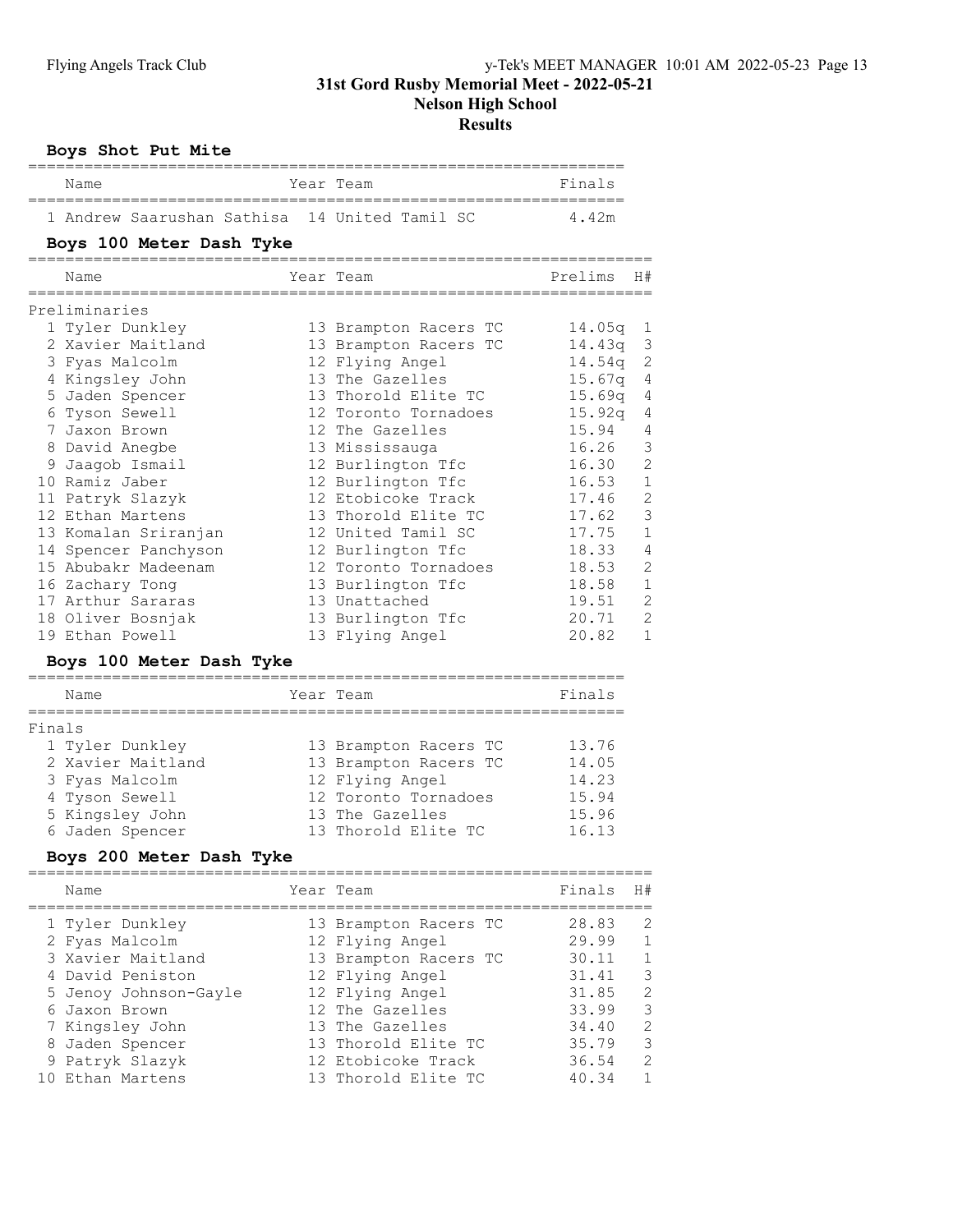## 31st Gord Rusby Memorial Meet - 2022-05-21 Nelson High School

# Results

#### ....Boys 200 Meter Dash Tyke

| 11 Vuk Lukac      | 12 Burlington Tfc | 40.59 3 |  |
|-------------------|-------------------|---------|--|
| 12 Oliver Bosnjak | 13 Burlington Tfc | 46.89 2 |  |
| 13 Ethan Powell   | 13 Flying Angel   | 47.63 1 |  |

## Boys 400 Meter Dash Tyke

| Name                  | Year Team           | Finals H# |               |
|-----------------------|---------------------|-----------|---------------|
| 1 Evan Moulis         | 12 Speed Dee AC     | 1:10.88   | - 2           |
|                       |                     |           |               |
| 2 David Peniston      | 12 Flying Angel     | 1:11.53   | $\mathcal{L}$ |
| 3 Jenoy Johnson-Gayle | 12 Flying Angel     | 1:17.17   | $\mathbf{1}$  |
| 4 Jaden Spencer       | 13 Thorold Elite TC | 1:25.12   | $\mathcal{L}$ |
| 5 Vuk Lukac           | 12 Burlington Tfc   | 1:37.01   |               |

#### Boys 800 Meter Run Tyke

| Name                                   |  | Year Team                            | Finals             |  |  |  |
|----------------------------------------|--|--------------------------------------|--------------------|--|--|--|
| 1 Christian Bellomo<br>2 Kaius Rodgers |  | 12 Flying Angel<br>12 Burlington Tfc | 2:57.98<br>3:00.26 |  |  |  |
| 3 Ryan Parkes                          |  | 12 Burlington Tfc                    | 3:10.28            |  |  |  |

#### Boys 1200 Meter Run Tyke

| Name                                                    | Year Team                                                 | Finals                        |
|---------------------------------------------------------|-----------------------------------------------------------|-------------------------------|
| 1 Christian Bellomo<br>2 Kaius Rodgers<br>3 Ryan Parkes | 12 Flying Angel<br>12 Burlington Tfc<br>12 Burlington Tfc | 4:36.28<br>4:41.01<br>4:48.85 |

## Boys 1600 Sprint Medley 4x2x2x8 Tyke

| Team                                                              |                                | Finals            |
|-------------------------------------------------------------------|--------------------------------|-------------------|
| 1 Flying Angels TF Academy<br>2 Toronto Tornadoes<br>$\mathsf{L}$ | $\mathsf{I} \wedge \mathsf{I}$ | 5.45 59<br>7.0549 |

#### Boys Long Jump Tyke

| Name                                 | Year Team                                      | Finals         |
|--------------------------------------|------------------------------------------------|----------------|
| 1 Tyler Dunkley<br>2 Xavier Maitland | 13 Brampton Racers TC<br>13 Brampton Racers TC | 4.12m<br>3.40m |
| 3 Zachary Tong                       | 13 Burlington Tfc                              | 2.39m          |

#### Boys Shot Put Tyke

| Name                                                    | Year Team                                                       | Finals                  |
|---------------------------------------------------------|-----------------------------------------------------------------|-------------------------|
| 1 Elijah Hyman<br>2 Zachary Tong<br>3 Komalan Sriranjan | 12 Toronto Tornadoes<br>13 Burlington Tfc<br>12 United Tamil SC | 6.21m<br>6.18m<br>5.92m |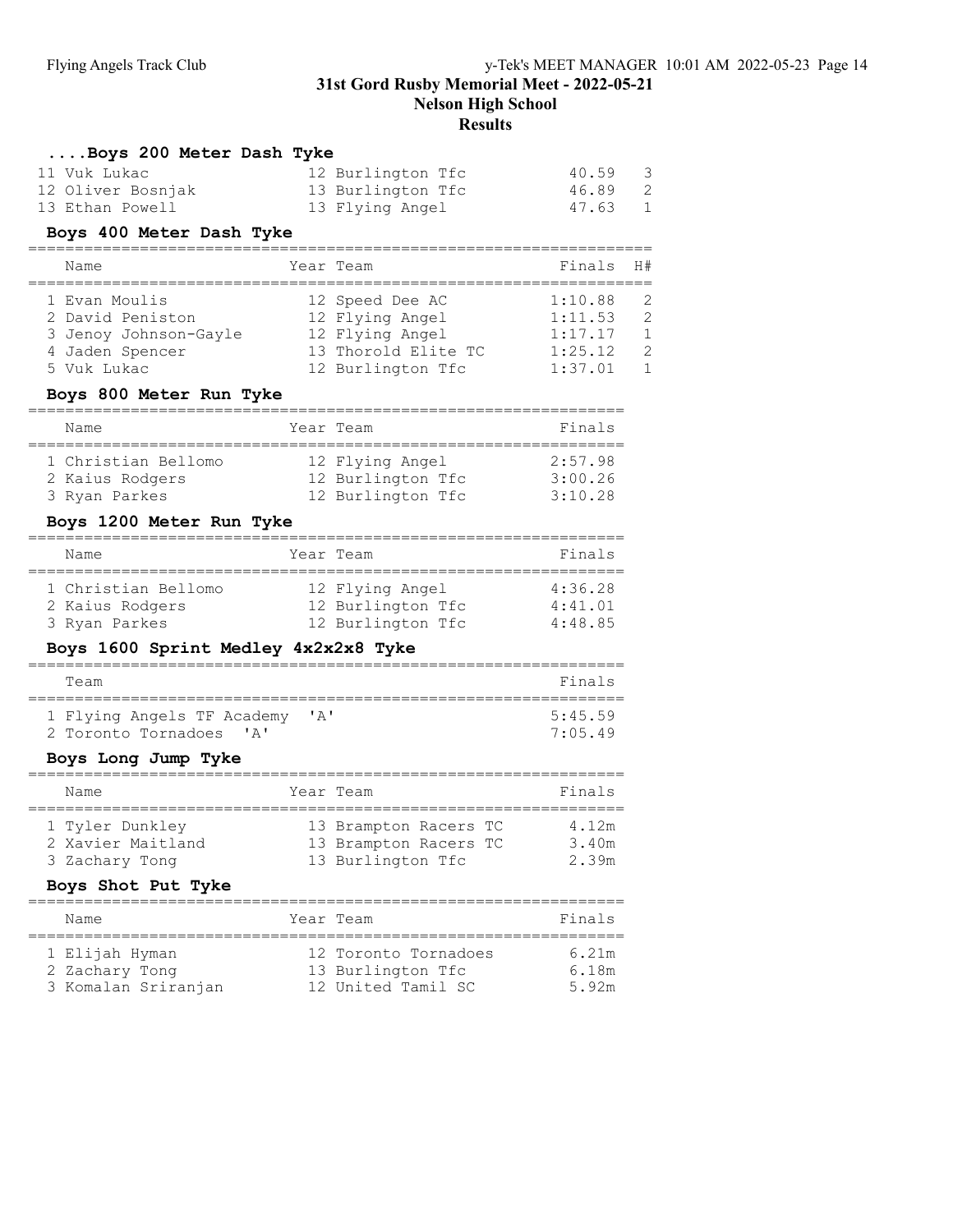# Boys 100 Meter Dash Atom

| Name             | Year Team             | Prelims H#         |                |
|------------------|-----------------------|--------------------|----------------|
| Preliminaries    |                       |                    |                |
| 1 Tobi Akinduro  | 11 Flying Angel       | $13.63q$ 2         |                |
| 2 Jaden Meisner  | 11 Flying Angel       | $13.98q$ 1         |                |
| 3 Quinton Spence | 10 Brampton Racers TC | $14.40q$ 2         |                |
| 4 David James    | 10 Flying Angel       | 15.10 <sub>q</sub> | - 2            |
| 5 Austin Roberts | 10 Mississauga        | 15.88q             | - 2            |
| 6 Graham Ewers   | 11 Brampton Racers TC | 16.36q             | $\overline{1}$ |
| 7 Justin Martens | 10 Thorold Elite TC   | 16.73              | $\overline{2}$ |
|                  |                       |                    |                |

## Boys 100 Meter Dash Atom

|        | Name             | Year Team |                       | Finals |
|--------|------------------|-----------|-----------------------|--------|
| Finals |                  |           |                       |        |
|        | 1 Tobi Akinduro  |           | 11 Flying Angel       | 13.75  |
|        | 2 Jaden Meisner  |           | 11 Flying Angel       | 14.04  |
|        | 3 Ouinton Spence |           | 10 Brampton Racers TC | 14.16  |
|        | 4 David James    |           | 10 Flying Angel       | 15.48  |
|        | 5 Austin Roberts |           | 10 Mississauga        | 16.03  |
|        | 6 Graham Ewers   |           | 11 Brampton Racers TC | 16.04  |

## Boys 200 Meter Dash Atom

| Name             | Year Team             | Finals H# |               |
|------------------|-----------------------|-----------|---------------|
| 1 Jaden Meisner  | 11 Flying Angel       | 28.49     | -2            |
| 2 Quinton Spence | 10 Brampton Racers TC | 28.55     | $\mathcal{L}$ |
| 3 Theo Moulis    | 10 Speed Dee AC       | 31.79     | $\mathcal{L}$ |
| 4 Graham Ewers   | 11 Brampton Racers TC | 33.98     | 2             |
| 5 Austin Roberts | 10 Mississauga        | 34.18     | 2             |
| 6 Liam Dupree    | 10 Burlington Tfc     | 34.69     | $\mathcal{P}$ |

## Boys 400 Meter Dash Atom

| Name                     | Year Team             | Finals  | H#             |
|--------------------------|-----------------------|---------|----------------|
| 1 Simon Castelli         | 10 Hamilton Oly       | 1:08.25 | 2              |
| 2 Adam Kalantzakos       | 11 Mississauga        | 1:10.08 | 2              |
| 3 Hudson Francis         | 10 Hamilton Oly       | 1:12.04 | $\mathbf{1}$   |
| 4 Grayson Benton Kearney | 10 Hamilton Oly       | 1:16.15 | $\overline{1}$ |
| 5 Antonio Pasquini       | 10 Brantford Tfc      | 1:23.02 | 2              |
| 6 Graham Ewers           | 11 Brampton Racers TC | 1:23.42 | $\overline{1}$ |
| 7 Hidayatullah Madeenam  | 10 Toronto Tornadoes  | 1:23.93 | $\mathbf{1}$   |

## Boys 800 Meter Run Atom

| Name                                                                                                  | Year Team                                                                                       | Finals                                              |
|-------------------------------------------------------------------------------------------------------|-------------------------------------------------------------------------------------------------|-----------------------------------------------------|
| 1 Deagen Hallett<br>2 Simon Castelli<br>3 Owen Jensen<br>4 Grayson Benton Kearney<br>5 Jude Heinrichs | 10 Thorold Elite TC<br>10 Hamilton Oly<br>10 Newmarket Hu<br>10 Hamilton Oly<br>10 Hamilton Oly | 2:27.26<br>2:42.89<br>2:44.58<br>2:50.08<br>2:50.09 |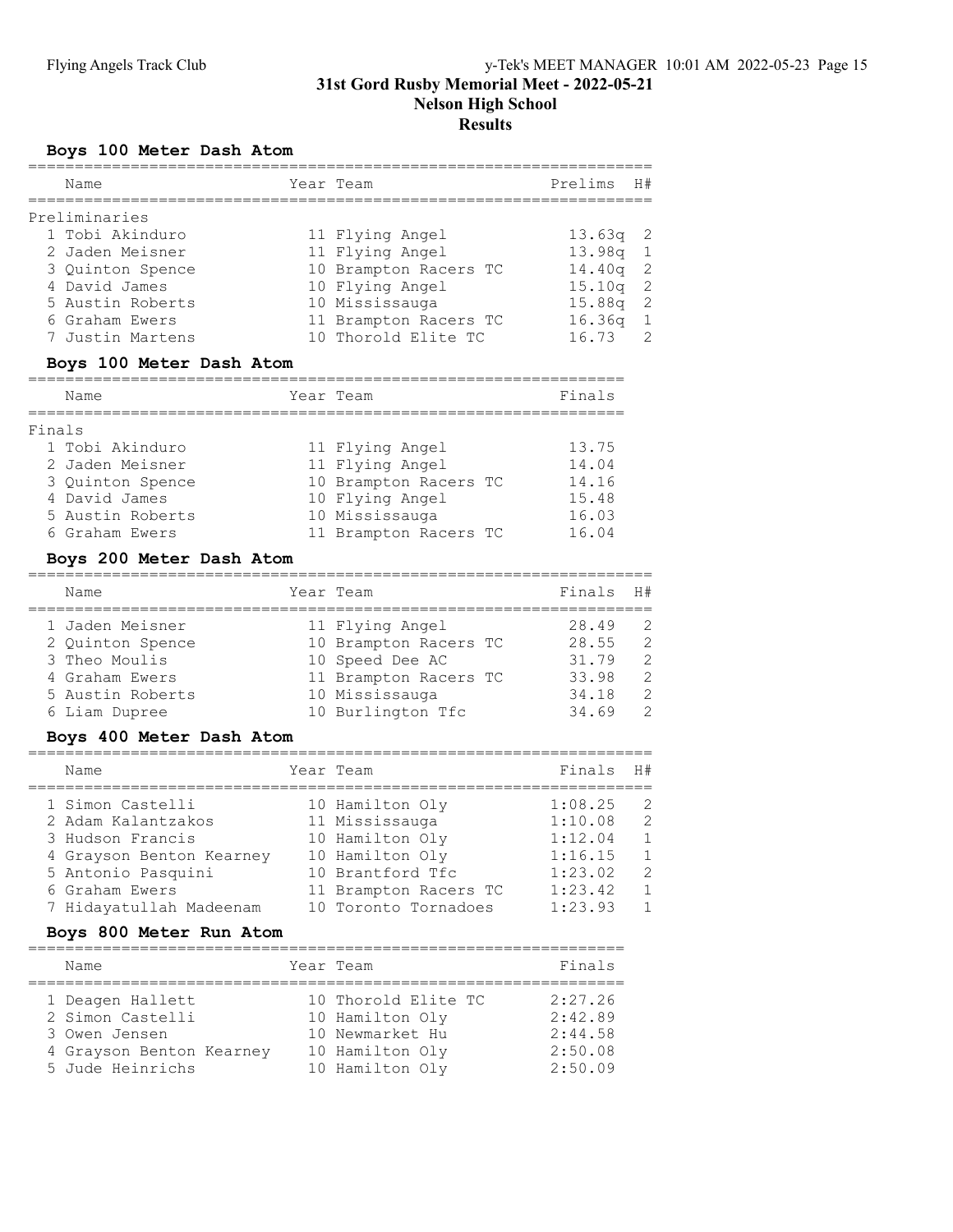Nelson High School

## **Results**

| Boys 800 Meter Run Atom                                                |                               |         |    |
|------------------------------------------------------------------------|-------------------------------|---------|----|
| 6 Gavin Kinch                                                          | 10 York Region Runners        | 3:11.75 |    |
| 7 Antonio Pasquini                                                     | 10 Brantford Tfc              | 3:24.09 |    |
| 8 Riley Laughlin                                                       | 11 Burlington Tfc             | 3:34.69 |    |
| Boys 1500 Meter Run Atom                                               |                               |         |    |
| Name                                                                   | Year Team                     | Finals  |    |
|                                                                        |                               |         |    |
| 1 Aidan Chan-Smith                                                     | 10 Etobicoke Track            | 5:08.87 |    |
| 2 Owen Anselm                                                          | 10 Toronto West               | 5:22.72 |    |
| 3 Owen Jensen                                                          | 10 Newmarket Hu               | 5:32.85 |    |
| 4 Liam Dupree                                                          | 10 Burlington Tfc             | 6:13.31 |    |
| 5 Riley Laughlin 11 Burlington Tfc                                     |                               | 7:11.06 |    |
| Boys 200 Meter Hurdles Atom                                            |                               |         |    |
| Name                                                                   | Year Team                     | Finals  |    |
| 1 Rakesh Rajakulathilakan 10 United Tamil SC                           |                               | 36.14   |    |
| Boys Long Jump Atom                                                    |                               |         |    |
| Name                                                                   | Year Team                     | Finals  |    |
| 1 Tobi Akinduro                                                        | 11 Flying Angel               | 4.14m   |    |
| 2 Rakesh Rajakulathilakan 10 United Tamil SC                           |                               | 3.95m   |    |
| 3 Grayson Benton Kearney 10 Hamilton Oly                               |                               | 3.35m   |    |
| 4 Austin Roberts                                                       | 10 Mississauga                | 3.22m   |    |
| 5 Justin Martens                                                       | 10 Thorold Elite TC           | 3.21m   |    |
| 6 Simon Castelli                                                       | 10 Hamilton Oly               | 3.15m   |    |
| Boys Shot Put Atom<br>===============================                  | .============================ |         |    |
| Name                                                                   | Year Team                     | Finals  |    |
| 1 Rakesh Rajakulathilakan 10 United Tamil SC                           |                               | 10.19m  |    |
| 2 Jude Heinrichs                                                       | 10 Hamilton Oly               | 6.72m   |    |
| Boys Javelin Throw Atom<br>=========================<br>============== | :====================         |         |    |
| Name                                                                   | Year Team                     | Finals  |    |
| 1 Justin Martens 10 Thorold Elite TC 16.02m                            |                               |         |    |
| 2 Jacob Bebawy                                                         | 10 Abol- Airbla               | 13.33m  |    |
| Boys 100 Meter Dash Senior                                             |                               |         |    |
| Name                                                                   | Year Team                     | Prelims | H# |
| Preliminaries                                                          |                               |         |    |
| 1 Demilade Falobi                                                      | 08 The Gazelles               | 11.89q  | З  |
| 2 Timi Faleye                                                          | 08 Brampton Racers TC         | 12.27q  | 4  |
| 3 Theo France                                                          | 09 The Gazelles               | 12.42q  | 2  |
| 4 Kula Nembhard Jr                                                     | 08 Brampton Racers TC         | 12.44q  | 1  |
| 5 Isaiah Dacres                                                        | 08 Unattached                 | 12.69q  | 4  |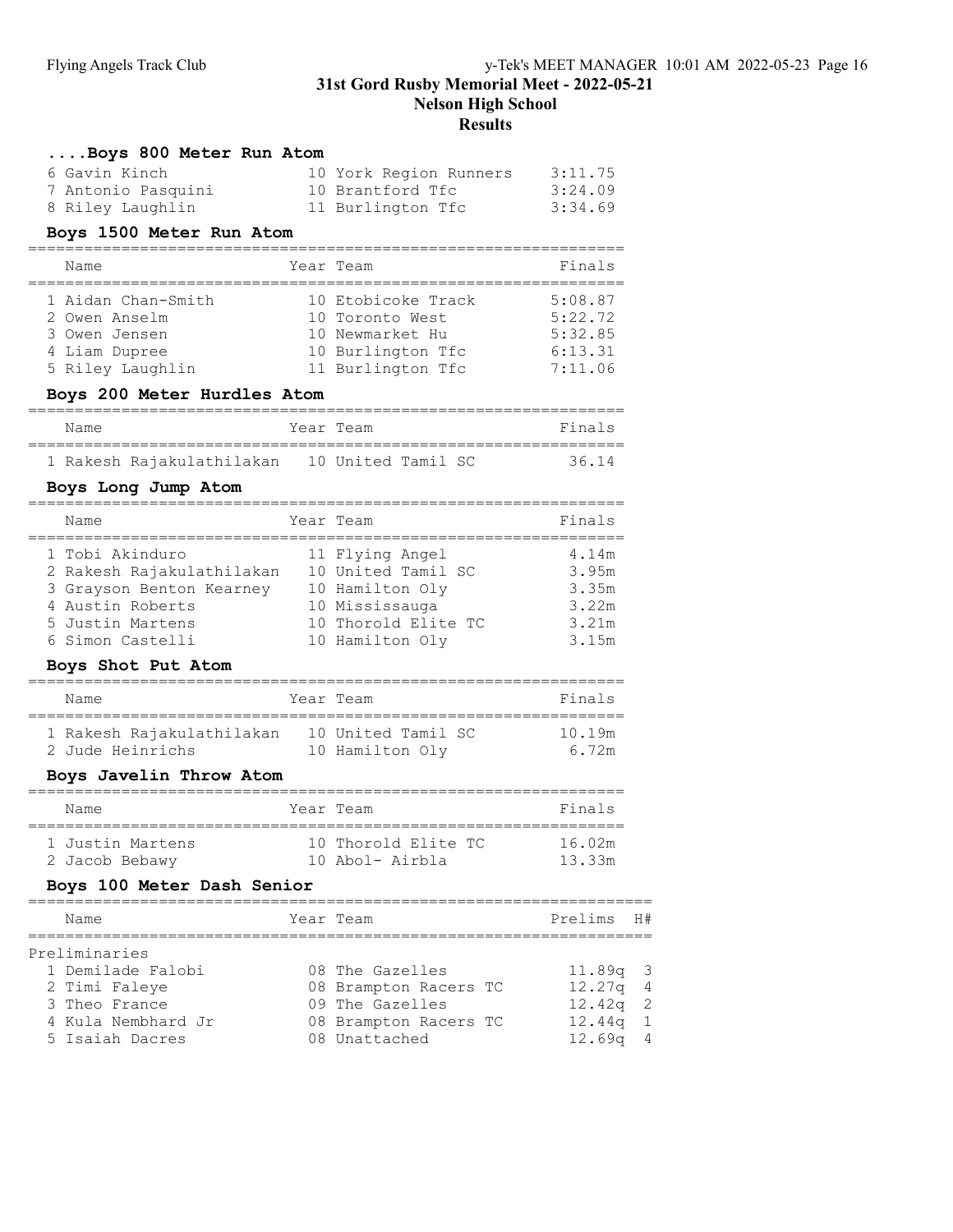Nelson High School

#### Results

## ....Boys 100 Meter Dash Senior

| 6 Brandon Scott            | 08 Oakville Ren    | 12.79q | -2            |
|----------------------------|--------------------|--------|---------------|
| 7 Aldric Dela Cruz         | 09 Kitchener Wa    | 13.01  |               |
| 8 Nathaniel Kent           | 08 Durham Legio    | 13.23  | 3             |
| 9 Amari Samuel             | 09 Flying Angel    | 13.40  | 4             |
| 10 Aarrush Joshi           | 09 Durham Dragons  | 13.46  | 4             |
| 11 Cade Campbell           | 09 Flying Angel    | 13.54  | 1             |
| 11 Luca Rosa               | 08 Hamilton Oly    | 13.54  | 4             |
| 13 George Lukac            | 09 Burlington Tfc  | 13.80  | $\mathcal{L}$ |
| 14 Eliseo Devas            | 09 Oakville Ren    | 14.02  | 3             |
| 15 Vithuran Sriranjan      | 09 United Tamil SC | 14.38  | 2             |
| 16 Jayden Fernandez Sopkic | 09 The Gazelles    | 15.39  | $\mathbf{1}$  |
| 17 Wesley Juma             | 09 Brantford Tfc   | 15.63  | 3             |

## Boys 100 Meter Dash Senior

|        | Name               | Year Team             | Finals |
|--------|--------------------|-----------------------|--------|
| Finals |                    |                       |        |
|        | 1 Demilade Falobi  | 08 The Gazelles       | 12.00  |
|        | 2 Timi Faleye      | 08 Brampton Racers TC | 12.34  |
|        | 3 Kula Nembhard Jr | 08 Brampton Racers TC | 12.39  |
|        | 4 Theo France      | 09 The Gazelles       | 12.54  |
|        | 5 Brandon Scott    | 08 Oakville Ren       | 12.98  |
|        | 6 Isaiah Dacres    | 08 Unattached         | 13.07  |

## Boys 200 Meter Dash Senior

| Name                       | Year Team              | Finals | H#             |
|----------------------------|------------------------|--------|----------------|
| 1 Demilade Falobi          | 08 The Gazelles        | 24.31  | -1             |
| 2 Timi Faleye              | 08 Brampton Racers TC  | 25.24  | 2              |
| 3 Kula Nembhard Jr         | 08 Brampton Racers TC  | 25.56  | $\overline{1}$ |
| 4 Theo France              | 09 The Gazelles        | 25.61  | 2              |
| 5 Shamar Smith             | 08 Toronto Tornadoes   | 26.14  | 2              |
| 6 Aldric Dela Cruz         | 09 Kitchener Wa        | 27.00  | 2              |
| 7 Ben Fulton               | 08 Hamilton Oly        | 27.17  | $\mathbf{1}$   |
| 8 Kyan Wright              | 08 York Region Runners | 27.27  | 3              |
| 9 Brandon Scott            | 08 Oakville Ren        | 27.28  | 3              |
| 10 Blake Palmer            | 09 Burlington Tfc      | 27.81  | $\overline{1}$ |
| 11 Karson Meerburg         | 08 The Gazelles        | 28.10  |                |
| 12 Jayden Fernandez Sopkic | 09 The Gazelles        | 32.66  | 3              |

## Boys 400 Meter Dash Senior

| Name               | Year Team              | Finals  | H#             |
|--------------------|------------------------|---------|----------------|
| 1 Marcus Carter    | 08 York Region Runners | 1:01.24 | 2              |
| 2 George Lukac     | 09 Burlington Tfc      | 1:02.80 | $\mathbf{1}$   |
| 3 Kyan Wright      | 08 York Region Runners | 1:04.23 | 2              |
| 4 Karson Meerburg  | 08 The Gazelles        | 1:05.80 | 2              |
| 5 Blake Palmer     | 09 Burlington Tfc      | 1:08.31 |                |
| 6 Keith Winkle Jr. | 09 Toronto Tornadoes   | 1:14.88 | $\overline{1}$ |
| 7 Shahiem Smith    | 09 Toronto Tornadoes   | 1:17.05 | 2              |
| 8 Alex Burt        | 09 Kitchener Wa        | 1:18.93 | $\overline{1}$ |
|                    |                        |         |                |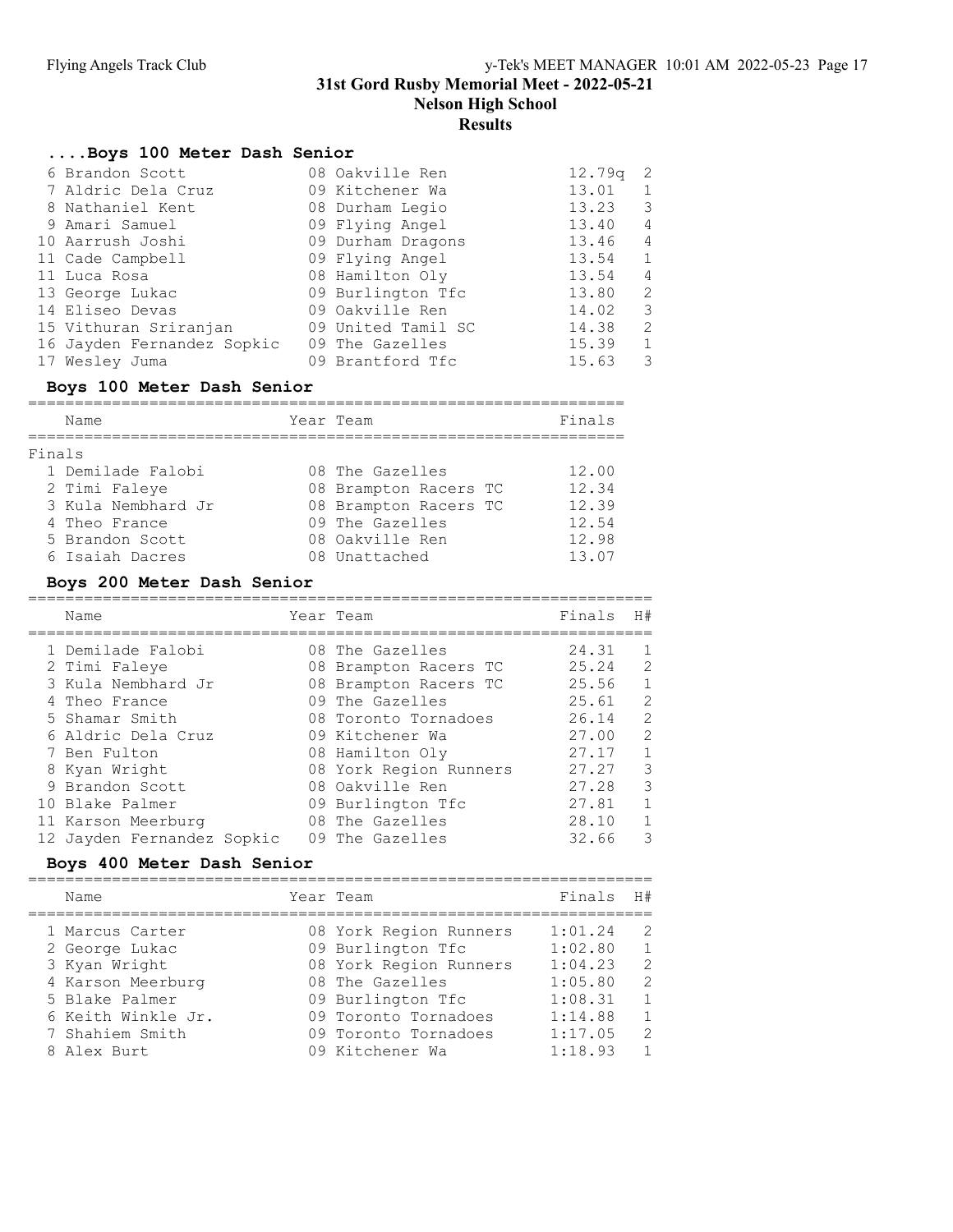## Boys 800 Meter Run Senior

| Name              | Year Team              | Finals  | H#           |
|-------------------|------------------------|---------|--------------|
| 1 Kenny Champ     | 08 South Simcoe        | 2:12.09 | 2            |
| 2 Eli Bouius      | 08 Saugeen Tfc         | 2:12.64 | 2            |
| 3 Jackson Bedford | 08 Burlington Tfc      | 2:19.86 | 2            |
| 4 Jackson Ortwein | 09 Hamilton Oly        | 2:24.53 | 2            |
| 5 Marcus Carter   | 08 York Region Runners | 2:26.72 | 2            |
| 6 Simon Nagy      | 09 Newmarket Hu        | 2:27.50 | 2            |
| 7 Ben Walker      | 08 York Region Runners | 2:33.60 | $\mathbf{1}$ |
| 8 Ethan James     | 09 Oakville Ren        | 2:36.90 | 1            |
| 9 Paul Shortis    | 08 York Region Runners | 2:37.83 | 2            |
| 10 Nolan Zinn     | 08 Hamilton Oly        | 2:40.11 | $\mathbf{1}$ |
| 11 Liam Fernandes | 09 The Gazelles        | 2:57.79 | $\mathbf{1}$ |
| 12 Axel Karlsson  | 08 Burlington Tfc      | 3:02.28 | $\mathbf{1}$ |
| 13 Alex Burt      | 09 Kitchener Wa        | 3:02.67 |              |
|                   |                        |         |              |

## Boys 1500 Meter Run Senior

| Name                  | Year Team              | Finals  | H#           |
|-----------------------|------------------------|---------|--------------|
| 1 Kenny Champ         | 08 South Simcoe        | 4:33.03 | 2            |
| 2 Jackson Bedford     | 08 Burlington Tfc      | 4:33.22 | 2            |
| 3 Eli Bouius          | 08 Saugeen Tfc         | 4:35.15 | 2            |
| 4 Aiden Clodd         | 08 Durham Dragons      | 4:47.73 | 2            |
| 5 Ben Walker          | 08 York Region Runners | 5:02.93 | $\mathbf{1}$ |
| 6 Simon Naqy          | 09 Newmarket Hu        | 5:05.46 | 2            |
| 7 Juan Bernal-Salazar | 09 Toronto West        | 5:05.67 | 2            |
| 8 Kaj Kulakowsky      | 08 Saugeen Tfc         | 5:07.07 | 2            |
| 9 Tyler Vanderwoerd   | 09 Cornerstone         | 5:07.71 | $\mathbf{1}$ |
| 10 Ethan James        | 09 Oakville Ren        | 5:08.00 | $\mathbf{1}$ |
| 11 Brand Wolford      | 09 The Gazelles        | 5:11.45 | $\mathbf{1}$ |
| 12 Benjamin Shtern    | 08 Etobicoke Track     | 5:24.83 | 2            |
| 13 Liam Fernandes     | 09 The Gazelles        | 5:56.93 | 1            |
| 14 Axel Karlsson      | 08 Burlington Tfc      | 6:06.87 | $\mathbf{1}$ |
| Chase Owen            | 08 Thorold Elite TC    | DNF     | 2            |

## Boys 200 Meter Hurdles Senior

| Name                 | Year Team          |                     | Finals |
|----------------------|--------------------|---------------------|--------|
| 1 Evan Blake         |                    | 09 Thorold Elite TC | 31 09  |
| 2 Vithuran Sriranjan | 09 United Tamil SC |                     | 3249   |

# Boys 1600 Sprint Medley 4x2x2x8 Senior

| Team                                           | Finals  |
|------------------------------------------------|---------|
|                                                |         |
| 1 York Region Runners<br>$\mathsf{A}$          | 4:28.11 |
| 2 Toronto Tornadoes<br>$\mathsf{I} \mathbb{A}$ | 5:39.56 |
|                                                |         |

# Boys Long Jump Senior

| Name              | Year Team       | Finals |
|-------------------|-----------------|--------|
| 1 Karson Meerburg | 08 The Gazelles | 4 46m  |